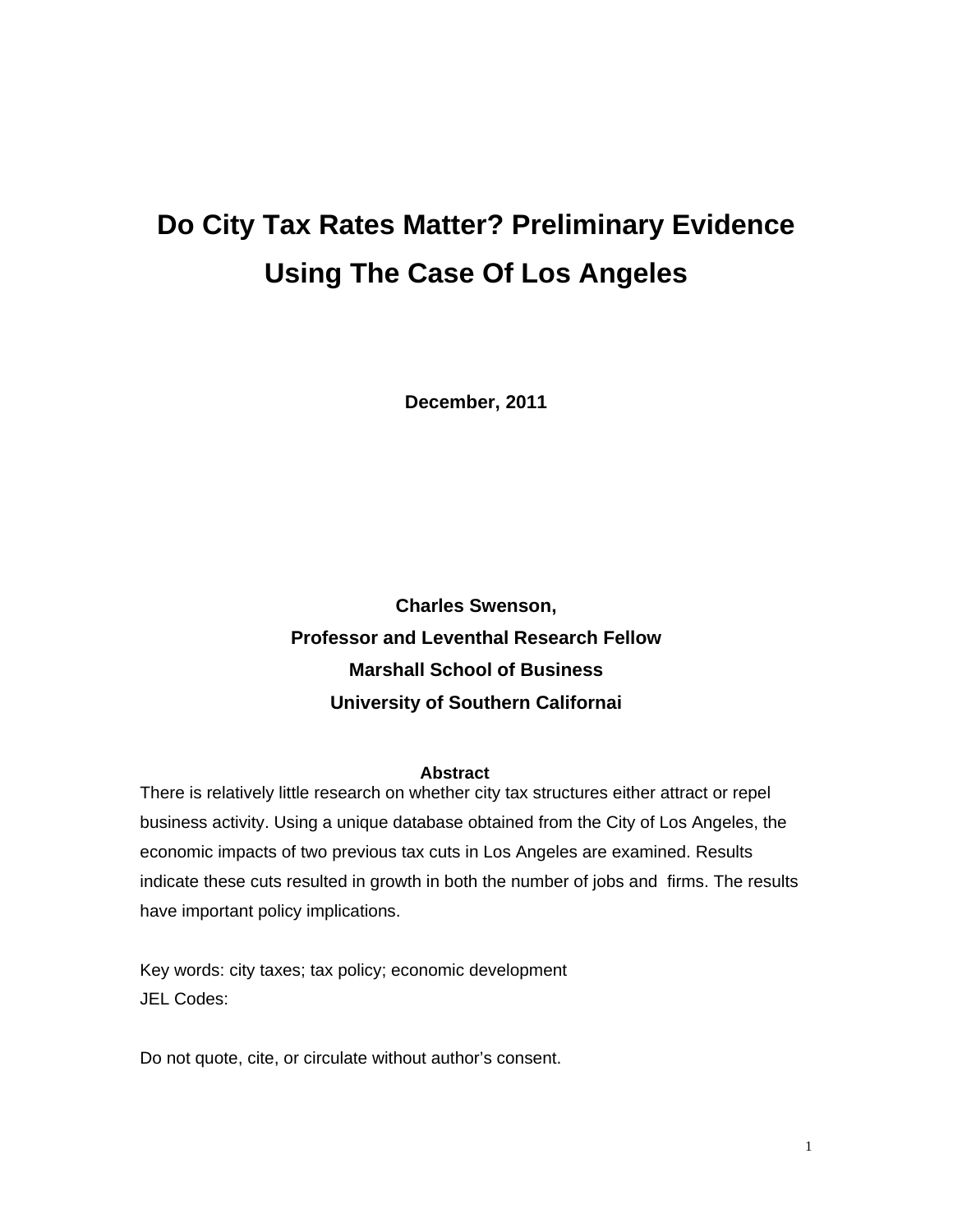# **Do City Tax Rates Matter? Preliminary Evidence Using The Case Of Los Angeles**

#### **1**.**Introduction**

 $\overline{a}$ 

Although there is considerable evidence on the effectiveness of state tax policies in terms of attracting business, there is little evidence on such tax policy at the municipal level. The issue is important since firms locate in cities—not states. Since job growth is important to cities, but at the same time cities face budget shortfalls, the question naturally arises as to whether reductions in taxes can effectively increase economic activity.

To examine this issue, I examine two reductions in business taxes made by the City of Los Angeles. Using a dataset obtained from the City, I found that such tax cuts were in fact effective in stimulating firm and job growth in terms of aggregate numbers.

#### **2. Los Angeles Business Taxes**

This study examines cuts in the Los Angeles business/gross receipt tax in 2001 and in 2007. The City of Los Angeles gross receipts tax is projected to bring in \$424 million in revenue in FY2010-2011, representing approximately 10% of the City's revenues. Most for-profit industries are taxed, with rates ranging up to \$ 5.07/thousand of gross receipts (sales<sup>1</sup>), depending on industry. Exceptions to taxation exist for certain small businesses. When examining the impact of any potential change to the business tax, it is important to put such changes in perspective vis-à-vis other taxes which the City collects. These taxes are discussed next.

#### **2.1 Overview of City of Los Angeles Tax Revenues**

More than 70 percent of City of Los General Fund revenue is from seven major taxes: property, utility, business, sales, hotel, documentary and parking. Projected collections, for fiscal year 2010-11, by major source are shown in Table 1.Property tax includes all categories of the City allocation of one percent property tax collections, such as secured, unsecured, state replacement, redemptions and penalties, supplemental

 $1$  Throughout this report the term "sales" is sometimes used, and "gross receipts" is also sometimes used. Both relate to the revenues which a company generates.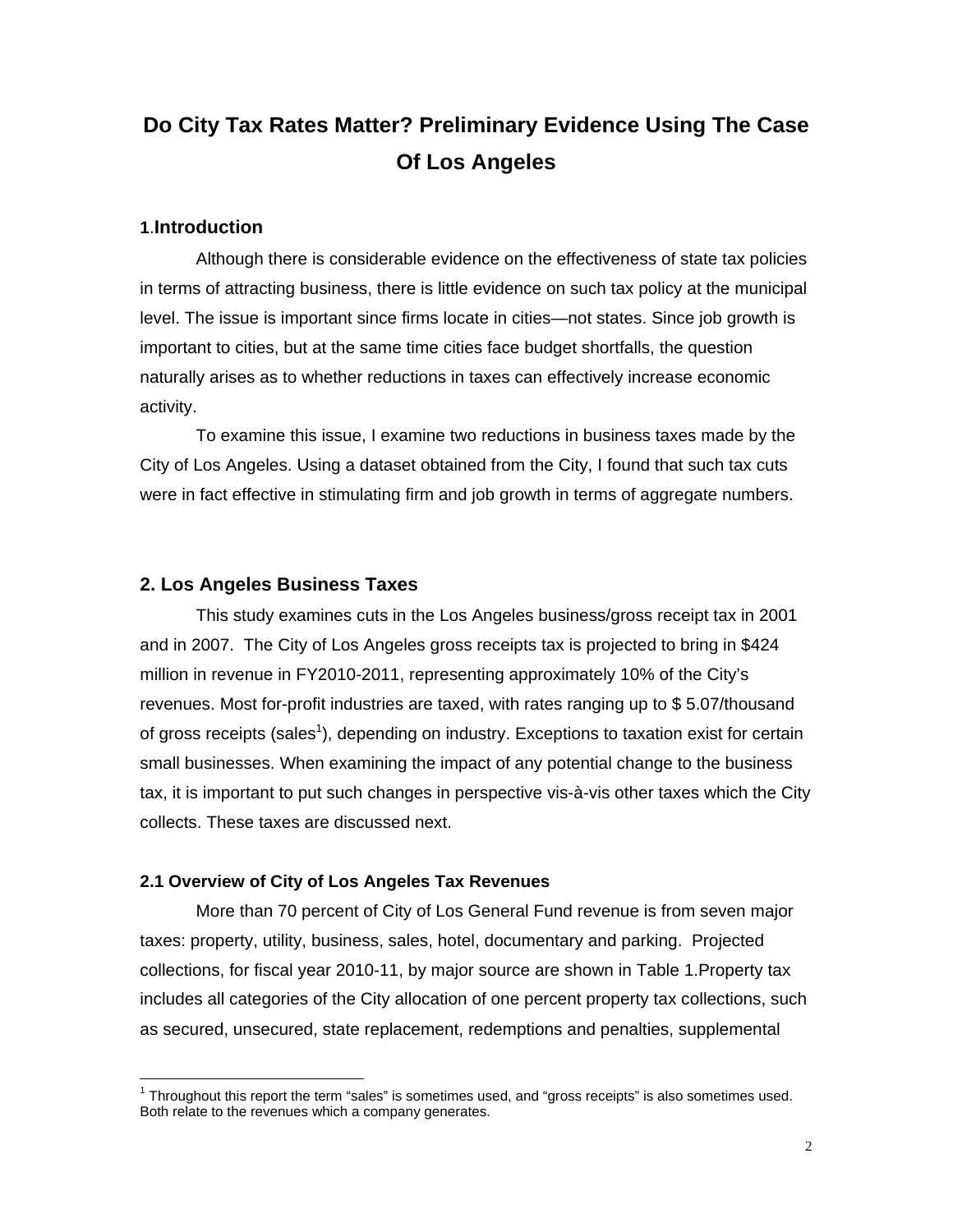receipts and other adjustments, and is net of refunds and County charges. Also included are property taxes remitted to the City as replacement revenue for both vehicle license fees and sales and use taxes. Major tax revenue is typically received by the City some time after an economic event; the property tax is collected more than a year after valuations are determined and business tax collections are dependent on business activity in the prior year. Sales tax collections trail economic activity by three to six months and utility and documentary tax receipts follow the economy by one to two months.

A 10 year history of the business tax is shown in Table 2. To show how such taxes are a driven by sales, sales taxes<sup>2</sup> collected during this period are also shown.<sup>3</sup>

#### **2.2 Business (Gross Receipts) Taxes**

The City imposes a tax upon businesses located within the City or doing business therein. The City's business tax is typically based on gross receipts; it is not an income tax. The applicable tax rate varies from \$1.01 per \$1,000 to \$5.07 per \$1,000 of gross receipts depending on which classifications are applicable to each business. Taxpayers apportion gross receipts between jurisdictions in cases in which they operate or make sales both inside and outside the City. Business tax reform to date includes a 15% tax rate reduction, a small business exemption, a start-up incentive, a bad debt deduction, entertainment industry tax relief, tax simplification through consolidation of business tax classes, Internet tax relief and the recently-approved film production tax credit. The 2011-12 estimate includes \$15.2 million of economic growth; after adjusting for the film production tax credit, this is 4% above estimated 2010-11 renewal revenue.

Because the tax is based on gross receipts, it is not "neutral" in the sense that an income tax can be. In such a structure certain disincentives can be created, The economic impact of the tax is strongest on firms having the lowest profit margins, as shown in the following three examples. In these examples I use a tax rate of .4% (or \$4 per \$1,000) to illustrate this economic impact.

 2 The city collects a 1% sales tax on taxable retail sales of tangible personal property. According to City data; the majority of taxable sales are from the following categories: apparel stores; auto dealers and auto supplies; general merchandise stores; service stations; food and drug stores; other retail stores; eating and drinking establishments; retail stores; home furnishings and appliances; all other outlets; building materials

and farm implements<br><sup>3</sup> For a breakout of the relative sales taxes related to each category, the reader is referred to: Supplement to Mayor's Proposed Budget 2011-12. Los Angeles City Administrative Officer, April, 2011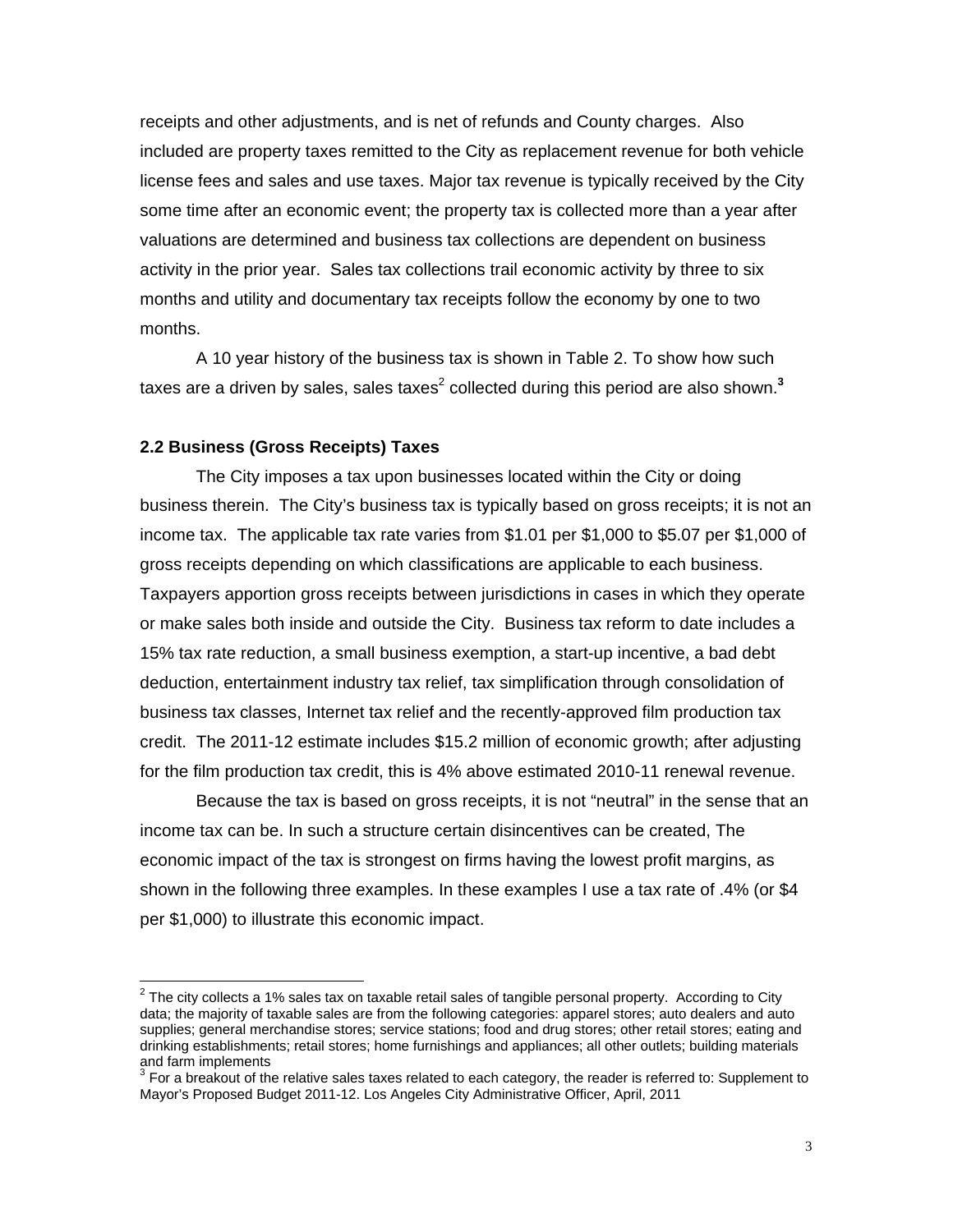**Example 1**. Suppose a Los Angeles company has \$1 million in sales (gross receipts) in Los Angeles, and has \$900,000 of expenses before the business tax. Its after tax profit is:

| <b>Sales</b>                                                                            | \$1,000,000 |
|-----------------------------------------------------------------------------------------|-------------|
| Less: Expenses Before Tax                                                               | $-900,000$  |
| Profit Margin Before Tax                                                                | \$100,000   |
| Less: Business Tax at .4% of Sales                                                      | $-4,000$    |
| <b>After Tax Profit</b>                                                                 | \$96,000    |
| Here, the .4% business tax is the equivalent of a 4% income tax (or \$4,000/\$100,000). |             |

If instead of the 10% margin in the above example, the firm has a 1% margin, the tax reduces profits by 40%, as shown in the next example.

**Example 2**. Suppose a Los Angeles company has \$1 million in sales (gross receipts) in Los Angeles, and has \$990,000 of expenses before the business tax. Its after tax profit is:

| <b>Sales</b>                       | \$1,000,000 |
|------------------------------------|-------------|
| Less: Expenses Before Tax          | $-990,000$  |
| Profit Margin Before Tax           | \$10,000    |
| Less: Business Tax at .4% of Sales | $-4,000$    |
| After Tax Profit                   | \$6,000     |
|                                    |             |

Here, the .4% business tax is the equivalent of a 40% income tax (or \$4,000/\$10,000).

Because new/startup businesses often operate initially at a loss, the effect of the tax is particularly strong for them. This is shown in the next example.

**Example 3**. Suppose a Los Angeles company has \$1 million in sales (gross receipts) in Los Angeles, and has \$1,090,000 of expenses before the business tax. Its after tax profit is:

| Sales                     | \$1,000,000 |
|---------------------------|-------------|
| Less: Expenses Before Tax | 1,090,000   |
| Profit Margin Before Tax  | -\$90,000   |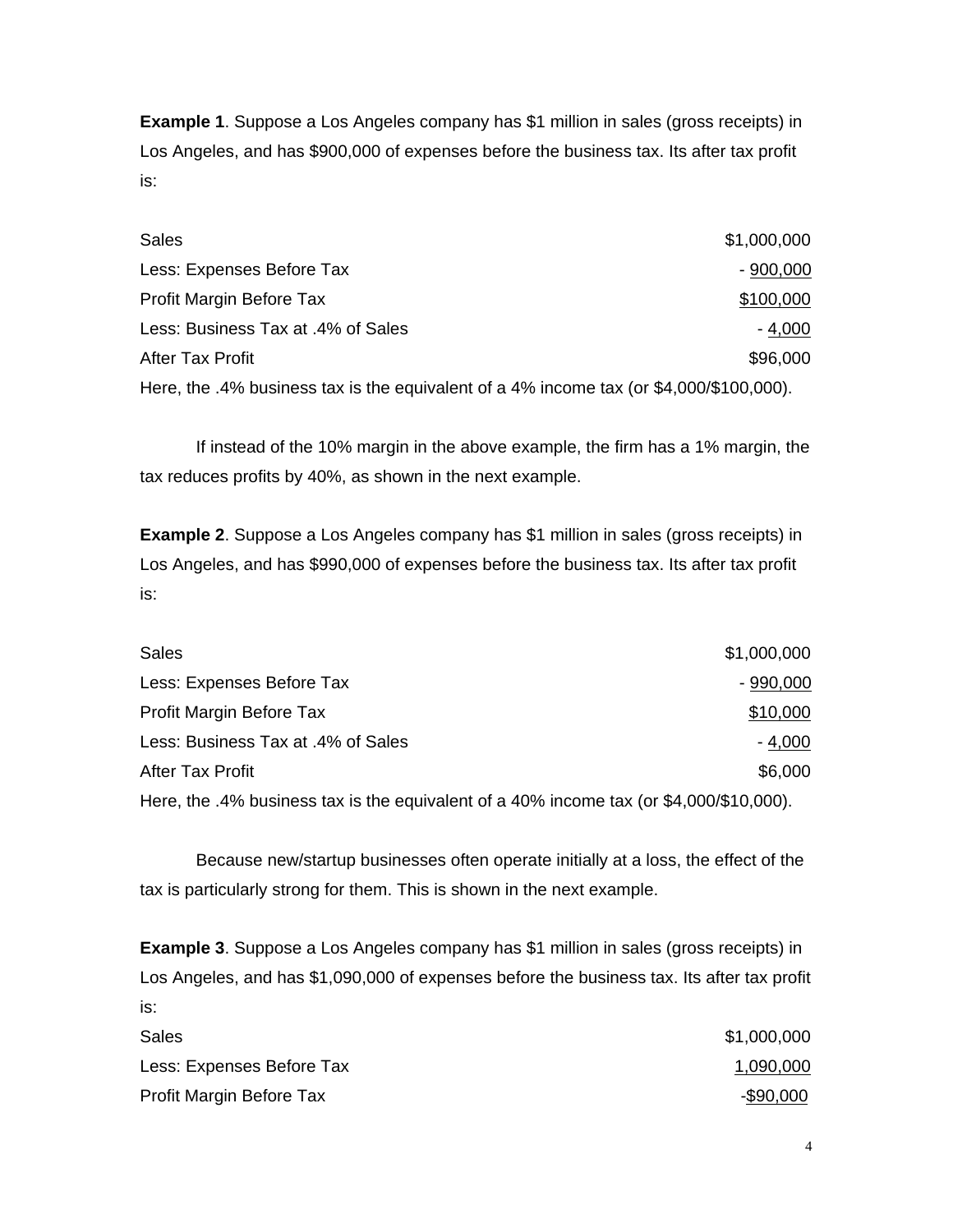Here, the .4% business tax is the equivalent of an infinite income tax. Moreover, if the company's expenses are cash basis, it may have to pay the tax out of either accumulated cash reserves or borrowing.

### **2.3 Tax Rates in Cities Bordering Los Angeles**

Relatively few U.S. cities have significant gross receipts or income taxes. The few cities which have such taxes are located primarily in the Northeast and in Ohio. In California, city income taxes are not allowed under the State's constitution, and relatively few cities (e.g., Culver City, Los Angeles, and Santa Monica) have *significant* city gross receipts taxes. Other California cities have gross receipts taxes, but at lower rates. Table 3 shows gross receipts tax rates for major Southern California cities. Top, median, and low rates are shown. $4$  The Table also lists cities, in Los Angeles County<sup>5</sup>, which have taxes based on employment, for the sake of completeness. As can be seen, gross receipt rates for Los Angeles are considerably higher than those of most of other cities. As such, rate reductions in City taxes might act as an incentive to encourage economic development.

Since a city tax represents a cost of doing business, cities having such a tax have a clear competitive disadvantage over cities which do not. For example, a company which desires to locate in a very large U.S. city could potentially choose Dallas over Los Angeles (holding all other factors constant) since Dallas does not have a city-based income or gross receipts tax. Similarly, a company desiring to locate in Southern California might choose an Orange County or San Bernardino County locations, since cities in these counties do not have significant gross receipts taxes. As a final example, a local entrepreneur might decide to locate just outside of the Los Angeles border (e.g., Burbank, Glendale, or Pasadena) since they are lower taxed jurisdiction.

 4 Source: *2009 Kosmont-Rose Institute of Doing Business*. Note that taxes on real estate (based on square footage), payroll, etc., taxes are not shown.

<sup>5</sup> For taxes imposed on businesses outside of LA County, the reader is referred to the *2009 Kosmont-Rose Institute of Doing Business.*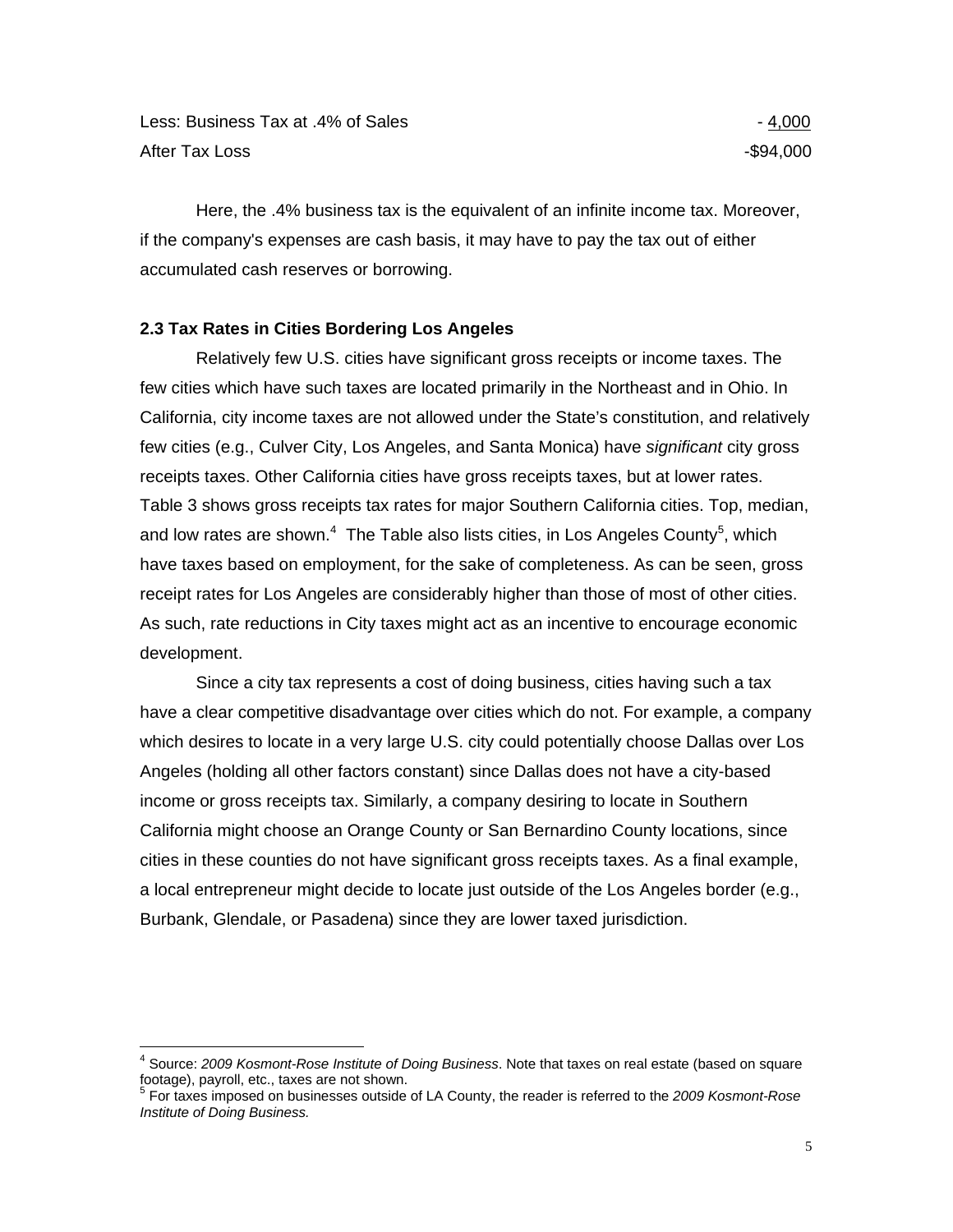#### **3. Prior Research**

A long line of economics research has indicated that taxes can affect the behavior of companies. The basic idea is as follows. Taxes are a cost of doing business, which firms consider in their ongoing and planned operations. Tax cuts can affect: 1. decisions on whether to move to (or expand operations into) a new city; 2. if a firm already is in a city, how the tax reductions are spent and whether to expand in the city; and 3. if a firm is considering moving out of a city, whether the tax reductions are sufficient to keep it there.

If a firm is *considering opening a new facility in, or moving an existing facility to*, a new city, tax costs in that city are a consideration. Holding all other factors constant, a firm would locate in the city with the lowest taxes. Of course, transactions costs (a term in economics used to describe other costs of changing behavior) come into play. For example, if a firm is considering moving to either City A or City B, and City A has a much lower tax rate, but the cost of moving to City A is much higher than moving to City B, the firm may choose City B. While it is somewhat straightforward to identify the potential tax savings of firms in general by comparing city tax structures, transaction costs are idiosyncratic to each firm and difficult to estimate. Accordingly, how effective a tax rate reduction will be in a city is in part an empirical question; that is, examining past data to see if prior tax cuts seemed to be enough to overcome transactions costs and induce firms to move. Certainly, the larger the tax reduction, the more likely the tax savings would exceed transactions costs. The net result is if the firm moves into the city, new jobs and additional tax revenues will be created in that city, which will be enhanced through the "multiplier effect" (see discussion in next two sections).

For firms *already operating in a city which are not considering moving*, and there is a tax reduction, there is an income effect. Essentially, the firm has more spendable cash. If the owners can earn a higher return outside the firm, they are less likely to reinvest it. For example, a small firm owner could put the money in a savings account. Or, a publicly-traded company could pay a dividend to shareholders. In most cases, firms can actually earn a higher return by instead reinvesting that cash into the business, through increased assets, payroll, supplies, etc. Certainly, some of that would be spent in the local city which, through the multiplier effect, results in increased employment and tax revenues for the city.

For firms *already operating in a city which are considering moving*, and there is a tax reduction, the reduction may be sufficient to keep operating costs comparable, or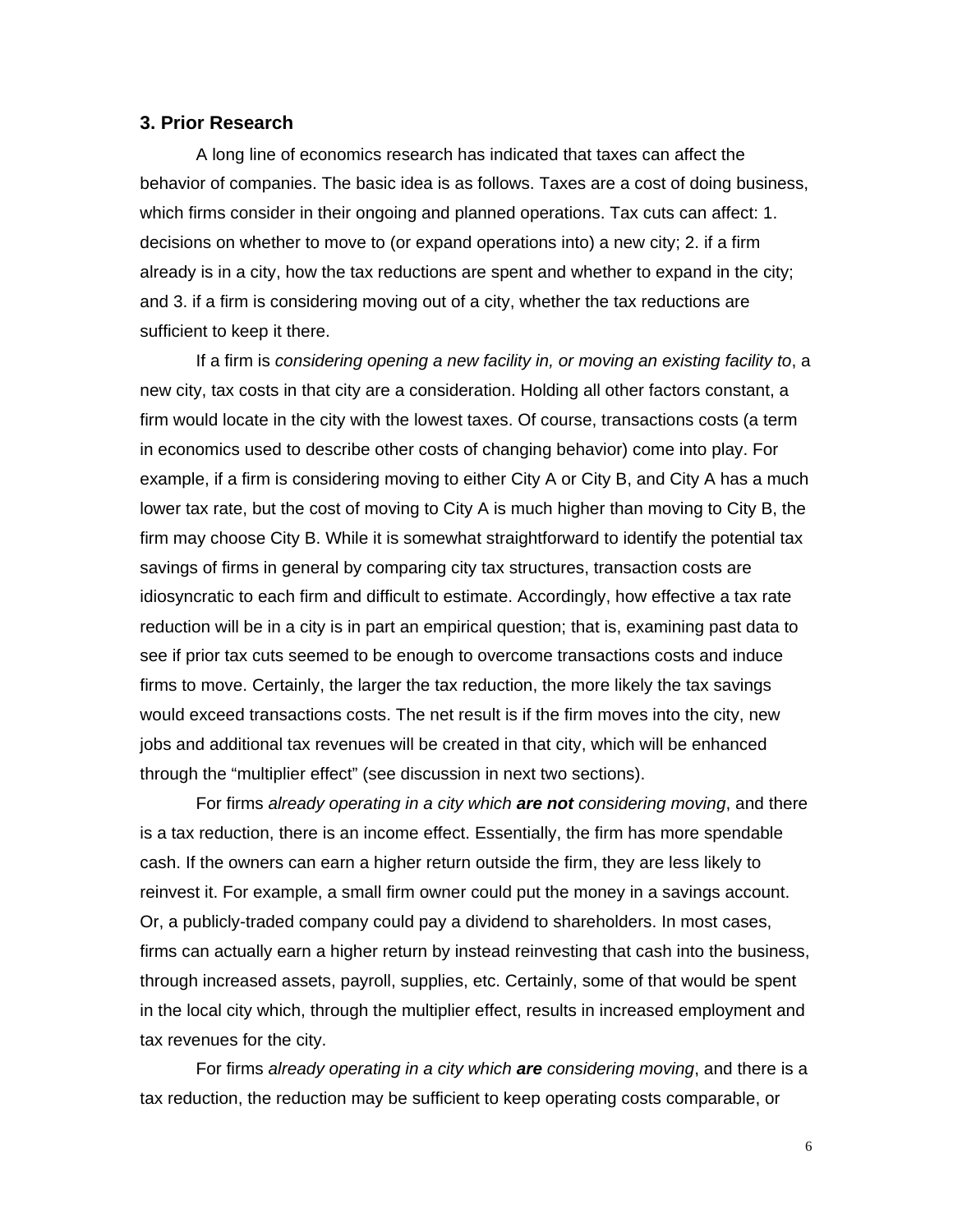lower than, operating costs of other cities to which the firm might locate. Here, the firm has already calculated that tax savings (before any tax reduction) would make up for transaction costs of moving. It is then a question about whether the tax reduction now makes it more economical for the firm to stay. Certainly, the larger the tax reduction, the more likely a firm is to remain in that city. If the firm stays, the city would avoid loss of jobs and tax revenues, both of which would be magnified by the multiplier effect.

In terms of prior research, there is a considerable economics literature which indicates that appropriately-structured *state* tax incentives can attract business (c.f., Bartik, 1991). On a more localized scale, Ham, Swenson, and Imrohoroglu (2011) find that state-sponsored enterprise zones (which give tax breaks to businesses located in very tightly defined areas throughout states and within cities) are also effective in spurring economic growth and job creation.

There is less evidence on the effectiveness of *city* tax incentives. Although there are a large number of anecdotal cases illustrating the effectiveness of *negotiated municipal incentives* (reduced sales and property taxes, low interest financing, fast tracking of permits, etc.), there is less published research on *statutory municipal tax benefits*. Bartik (1991) gives a broad examination of previous empirical work measuring the effectiveness of local fiscal variables on economic development. His conclusion is that the general results of these studies indicate that local expenditures and taxes result in a statistically significant impact on economic development. Anderson (1990) found that Michigan areas which offered tax increment financing (TIF) experienced higher growth than areas which did not. Wasmer (1994) found ambiguous results of the effects of local incentives in the Detroit area. Luce (1994) found that local taxes had a statistically significant influence on location of firms in the Philadelphia area. Dardia (1998) found that TIF increased assessed values within a California city. Wasmer and Anderson (2001) examined 112 Detroit area cities and found that some forms of incentives affect the local value of commercial and manufacturing property.

Surveying the literature, Wasmer and Anderson (2001, p.133) write: "We conclude that there are both theoretical and empirical reasons to believe that local fiscal variables and development incentives can alter the intra-metropolitan location of business firms."

7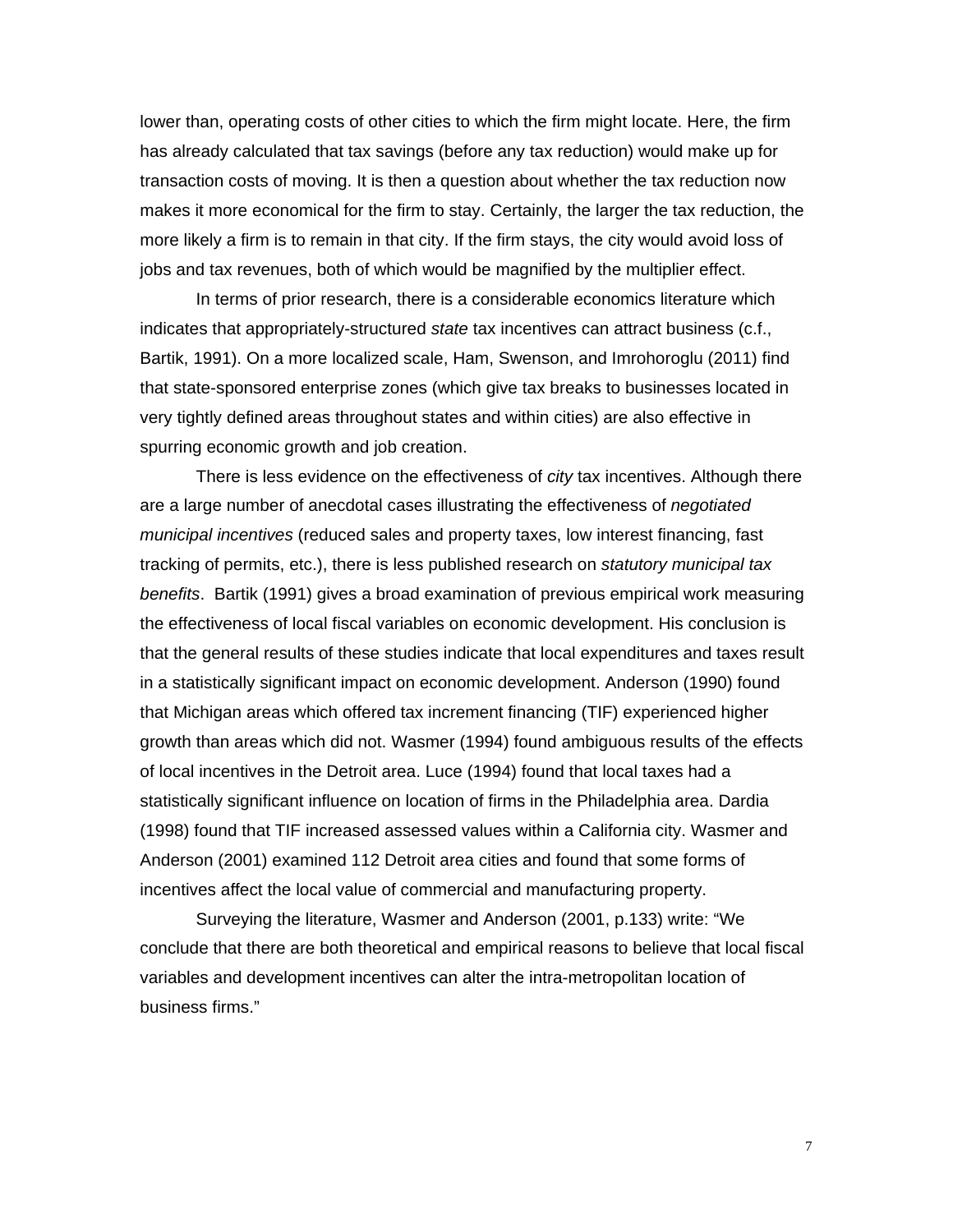#### **4. Testing the Effects of Previous Los Angeles Business Tax Holidays**

To calibrate potential changes to employment and tax revenues resulting from proposed changes to the business tax, actual observed effects resulting from prior changes to the LA business tax are useful. Reductions in the LA business tax reduce operating costs. For firms already operating in LA, such cost reductions should result in increased investment, which results in increased sales and employment. For firms considering moving out of, or downsizing operations, lowered taxes should likewise result in increased sales and employment. Finally, subject to transaction costs, a lowered tax burden should result in firms moving to LA. Although the above literature suggests elasticities of approximately .21 for city tax reductions, estimating such elasticity for LA is useful for more specific calibration here.

There have been no previous empirical studies testing the impacts of city gross receipts tax holidays. Fortunately, LA enacted two relatively significant tax holidays in the last decade which we can use as "natural experiments." Effective January 1, 2001, a "new business" holiday was made effective for all firms with gross receipts of less than \$500,000. The holiday applies only in the first two years of operations. In July 2006 (effective January 1, 2007) the small business tax exemption was doubled to \$100,000 of annual gross receipts. If these measures were effective, we would expect to see the number of LA firms, and related employment, increase after enactment.

It is important to note that LA also enacted a number of other tax reforms which are more problematic to test. For example, tax reductions to certain industries (e.g., motion pictures) may or may not be generalizable to all LA firms. Also, gradual 15% reductions in tax rates starting in 2006 are relatively small and more importantly, because they occurred in succession, analyzing the effects of rates of change from one year to the next is more difficult to isolate. Also, there is not yet enough data to test very recent law changes (e.g., the three-year new business exemption).

#### **4.1 Data**

 $\overline{a}$ 

To test the effectiveness of these law changes, I use two databases: the LATAX data from the City of Los Angeles, and the 2009 National Establishment Time-Series (NETS) Database. The LATAX database contains firm-specific data on all taxes paid to the City from 2001 to 2010, and also includes firm specific information<sup>6</sup> such as name,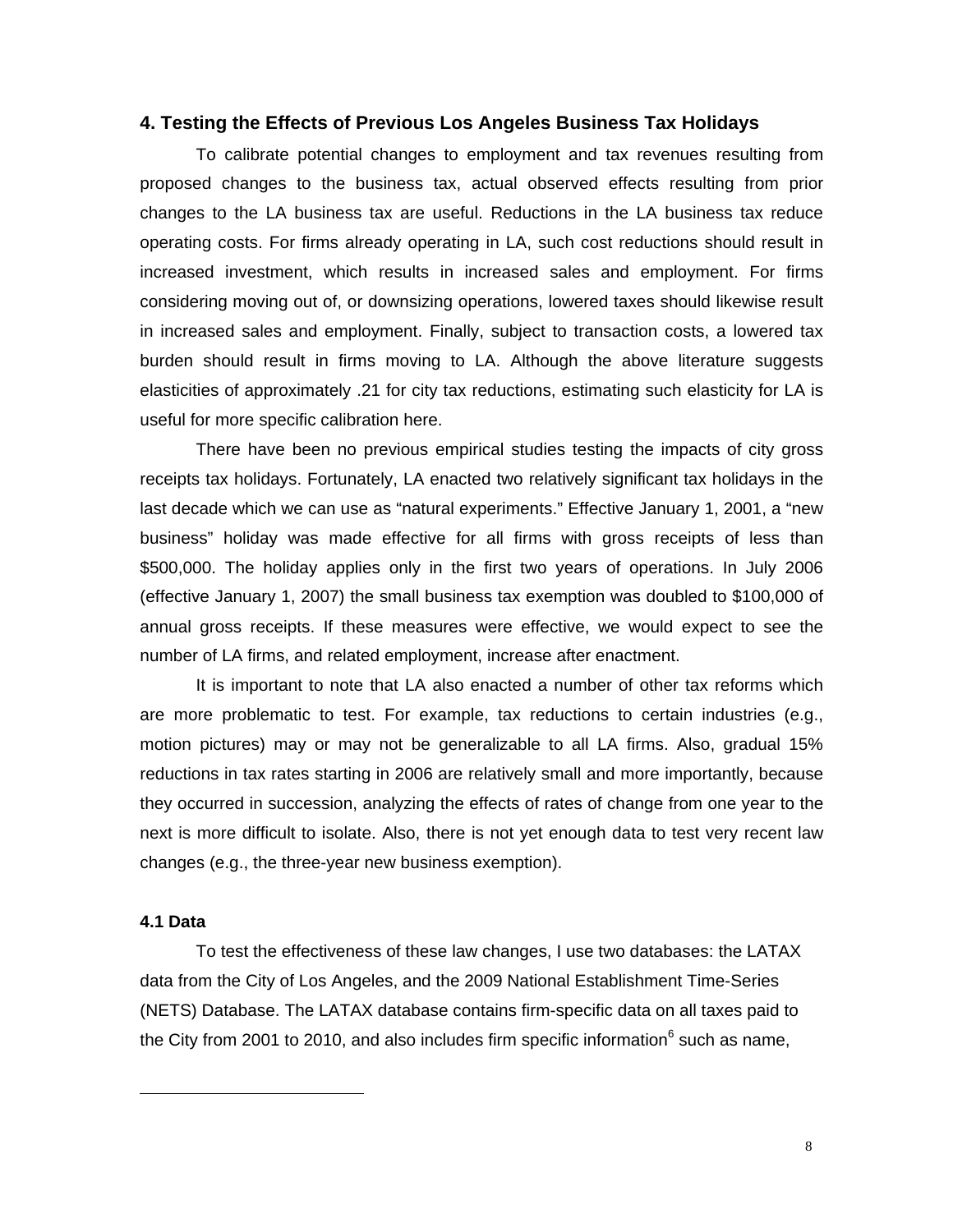address, taxable gross receipts, etc. This data was provided to me on a confidential basis by the City. The NETS database is a unique, firm specific database derived from the Dun & Bradstreet data, the latter of which is used commercially. This data set became available to academics in 2007. The 2008 NETS Database includes an annual time-series of information on over 36.5 million U.S. establishments from January 1990 to January 2010. Since the current Database is based on annual "snapshots" taken every January of the Dun and Bradstreet data, it reflects the economic activity of the previous years. The Database is as close to an annual census of American business as exists.

Unlike other program-readable annual firm databases (such as Standard and Poor's Compustat), NETS reports exact geographic locations of the firm and of its subsidiaries. Also, it shows dates of location move (and where moved to) so we can examine location choices of firms both before and after SSF is adopted in a state. One valuable aspect of the NETS Database is the 8-digit SIC classification system (over 18,500 industries) that allows the researcher to "drill down" to specific sectors of interest (well below the 4-digit SICs). A number of academic papers have begun to use this database.<sup>7</sup> The reliability of Dun and Bradstreet data, which underlies the NETS data, is considered high since this database has been in existence for many years.

This data allows me to identify Los Angeles firms, versus other California firms, the number of such firms, their employment, sales, and other firm-specific information. I examine only businesses with employees, since some (a relatively small percent) of businesses are simply "paper" entities.

#### **4.2 Differences Between LATAX and NETS Databases**

There are significant differences between the two databases. LATAX has information on firms which pay business taxes to LA, whereas NETS is a national database. NETS is based in part on voluntary participation by firms to a mailed Dun &

<sup>-&</sup>lt;br>6  $6$  To preserve confidentiality the database provided by the City did not include Social Security numbers or Federal Employment Identification (FEIN) numbers. A confidentiality agreement is in place between myself and the City.

 $^7$  See C. Swenson (June, 2010) "On the Effectiveness of Single Sales Factor Apportionment For State Taxation" (click on my website under "research" at http://www.marshall.usc.edu/faculty/directory/cswenson) See also Nancy Wallace (UC Berkeley) "Agglomeration Economies and the HiTech Computer Sector": http://repositories.cdlib.org/iber/fcreue/fcwp/292 and "The Role of Job Creation and Job Destruction Dynamics" in Glaeser & Quigley, Housing Markets and the Economy (2009). Also see Kolko and Neumark (2010) "Do Enterprise Zone Create Jobs? Evidence from California's Program" *Journal of Urban Economics.*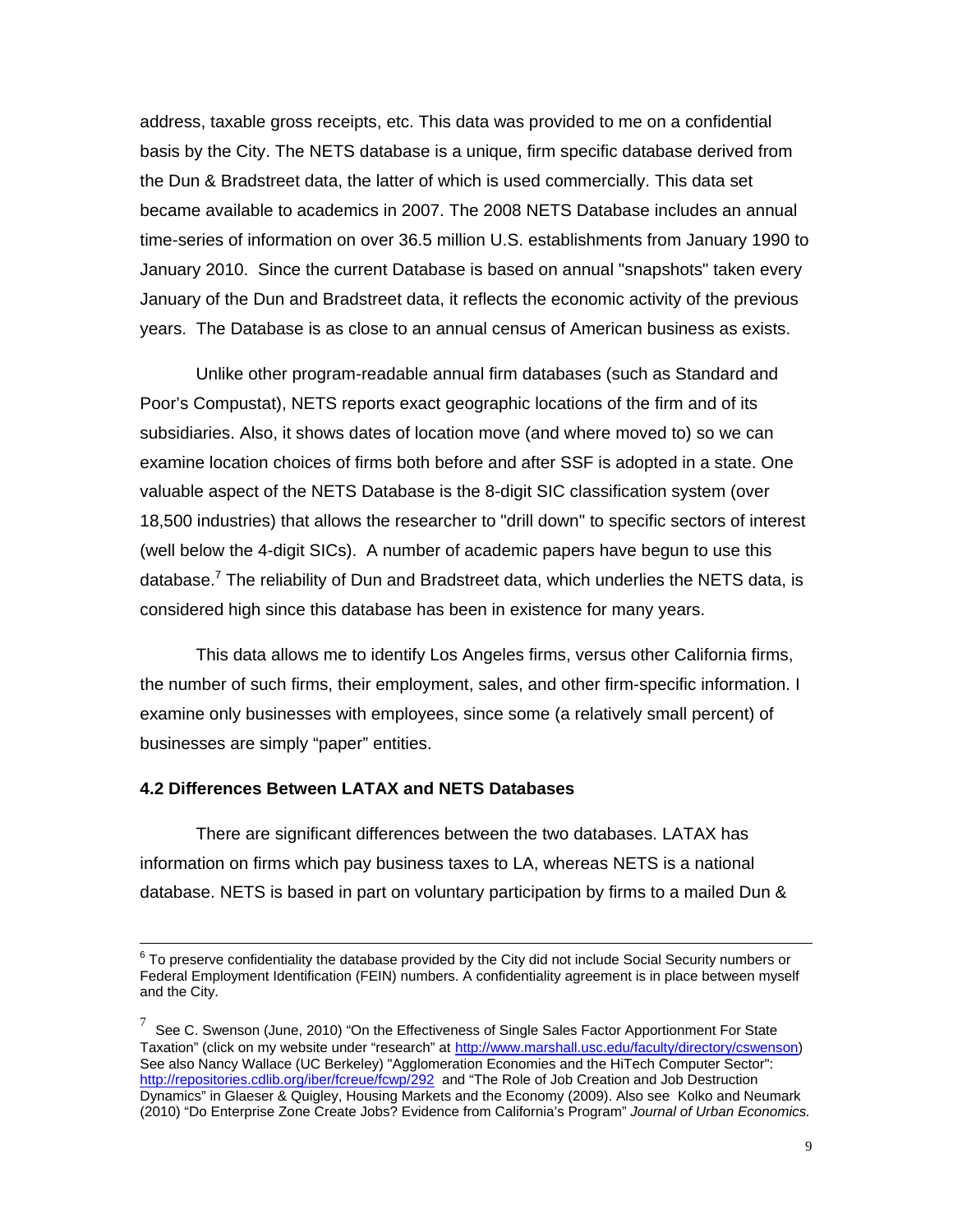Bradstreet survey and, accordingly, participation is much smaller for very small firms (this is apparent later as the number of firms with sales under \$100,000 is much smaller than under LATAX). NETS also allows use of establishment level data. An advantage of data at this level is that it can capture expansion or contraction of a firm which adds or closes a location, which is not easily captured using firm-level data. As a practical matter, many small firms have only a single establishment, so this drill-down level of data becomes more meaningful at larger firm sizes. Both LATAX and NETS have exact location, name, revenue, and SIC/NAICS code data, but only NETS has employment data. The differences allow for "triangulation" in the sense that we can use both to estimate potential economic impacts of LA business tax changes. Also, LATAX data includes establishments which pay taxes to Los Angeles but are outside of the City limits. In contrast, NETS data allows me to precisely identify only establishments within the City of Los Angeles borders, potentially allowing a more precise impact analysis of LA tax policies on only LA-based firms.

#### **4.3 Method Of Analysis**

 $\overline{a}$ 

For both the 2001 and 2007 tax reductions, I examine aggregate firm (or establishment-level) data. Specifically, I look at differences in trends in Los Angeles firms before and after the tax change, and compare that difference in trend to the calculated difference in trends for a control group. The difference-in-the-difference in trends between the Los Angeles firms, and the control group, is assumed to be the result of the tax change. This "differences in differences" (DID) approach is widely used in economics<sup>8</sup>.

#### **4.4 The 2001 New Business Exemption**

To examine the impact of this law change, I look at the economic impact immediately before and after the law change. Both LATAX and NETS data are used.

 $8$  See my work with Ham and Imrohorglu (2011) cited in the references. Note that under the DID method, as with this study, we examine the shortest interval feasible after the change. For example, in examining the impact of a 2001 tax change, we examine 2001 but do not examine later years since they may be tainted by other economic effects having little to do with the tax change.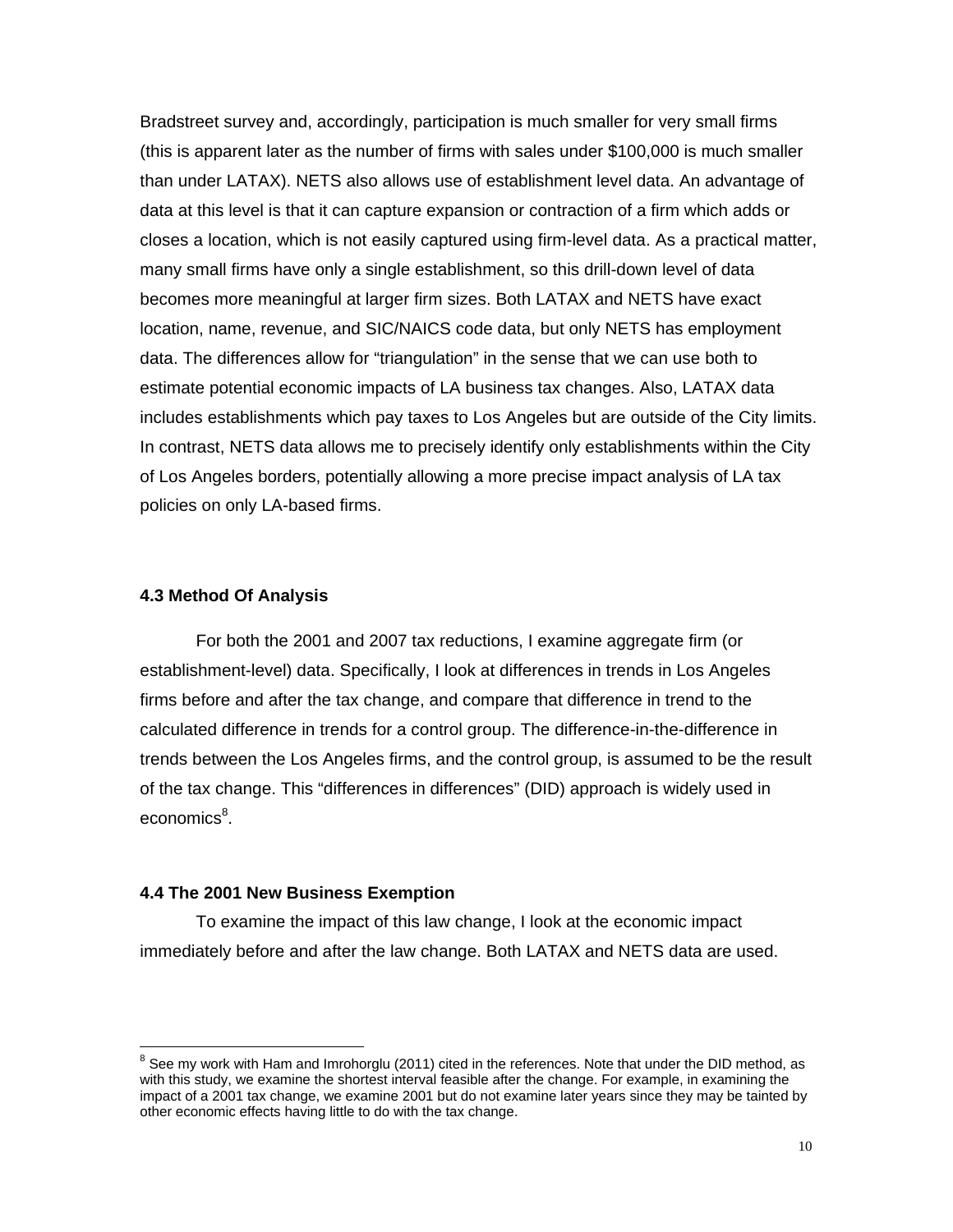#### 4.4.1 Using NETS Data

Data, using the NETS database, for firms under \$500k in sales (i.e., firms affected by the policy), are shown in Table 4.To evaluate the employment growth for LA based firms subject to the new business exemption, we compare such firms' growth to control groups. To control for trends we compare changes in changes to the affected LA firms versus changes in changes to the control group. One such group would be other LA firms, i.e., LA firms with sales in excess of \$500,000. Data for this group of larger LA based firms is shown in Table 5.

Prior to the exemption (from 1999-2000), LA firms with sales under \$500k experienced a 6.7% employment growth. After the exemption, they experienced a 9.37% employment growth. Thus, the change, after controlling for the previous year's trend, was a 2.67% job increase. Prior to the exemption (from 1999-2000), LA firms with sales over \$500k experienced a 7.97% employment growth. After the exemption, they experienced a 2.0% employment growth. Thus, the change, after controlling for the previous year's trend, was a 5.97% job decrease. Thus, comparing the two groups of LA firms, the firms with sales under \$500k experienced an 8.64% job increase (or 2.67% minus -5.97%).

If, instead of employment, we use number of establishments, we get the following. Prior to the exemption (from 1999-2000), LA firms with sales under \$500k experienced a 7.48% growth in the number of establishments. After the exemption, they experienced an 8.76% growth in firms. Thus, the change, after controlling for the previous year's trend, was a 1.28% increase. Prior to the exemption (from 1999-2000), LA firms with sales over \$500k experienced a 6.88% growth in the number of establishments. After the exemption, they experienced a 2.85% growth in the number of establishments. Thus, the change, after controlling for the previous year's trend, was a 4.03% decrease. Thus, comparing the two groups of LA firms, the firms with sales under \$500k experienced an 5.31% increase (or 1.28% minus -4.03%).

If we use instead other California firms, not based in LA, but based in other Metropolitan Statistical Areas (MSAs) and with sales of under \$500k, we get the following. As shown in Table 6, these firms experienced 7.71% and 7.31% growth in employment from 1999-2000 and 2000-2001, respectively. Thus there was a .4% decline, after controlling for trend, after 2000. Comparing them to the LA-based firms with sales of under \$500k, we see the latter experienced a relative growth of 3.07% after the exemption.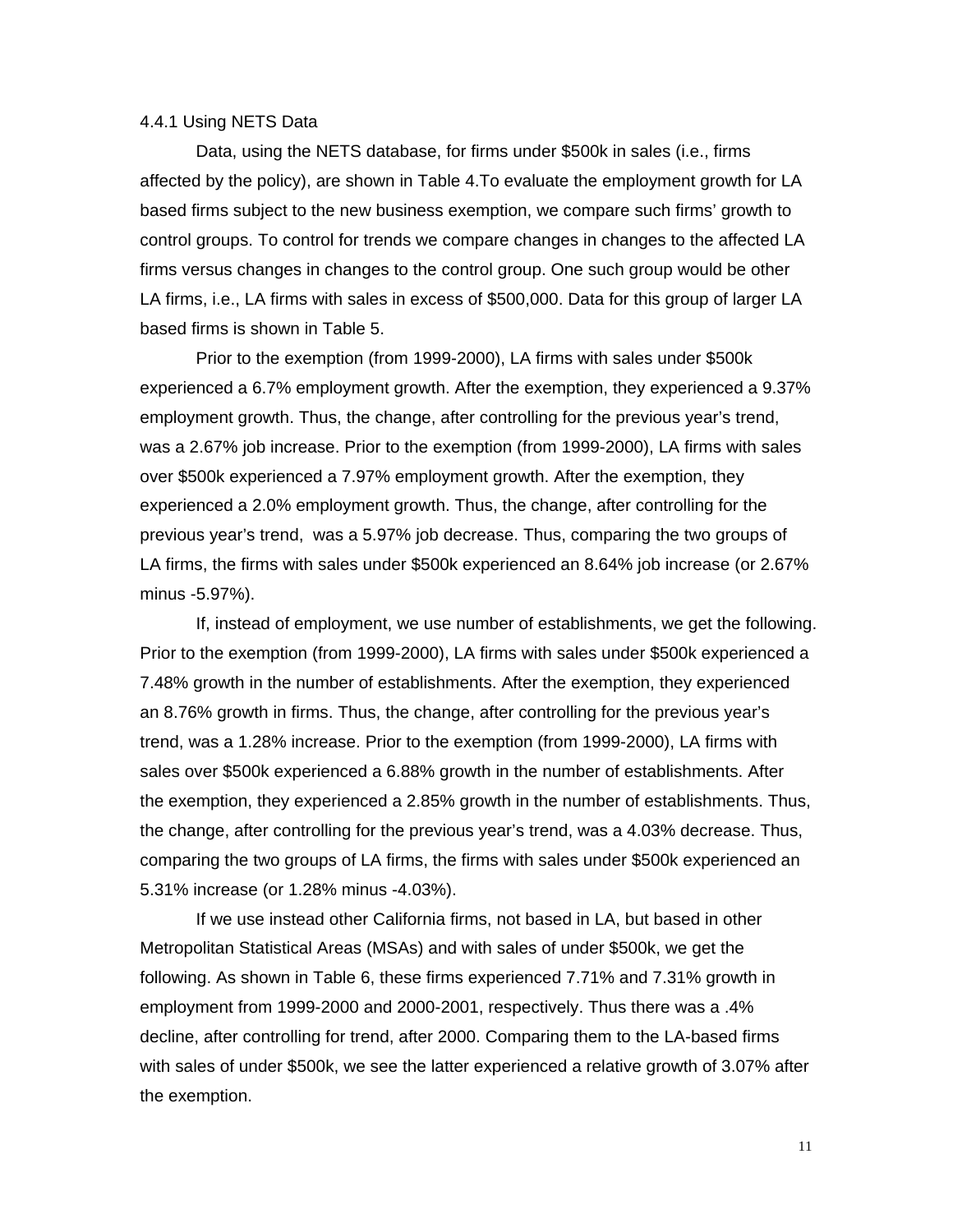Averaging the above two comparisons, the new exemption was associated with a 5.86% direct job growth in firms with sales of under \$500k. There were 93,033 establishments, and a 5.86% job growth translates into 8,450 jobs associated with the change. Since the average RIMS Type II multiplier associated with such firms is an average of 2.35, and the rippled through job growth is estimated to be 19,858. Although not used as a comparison group, data for large, non-LA based firms is not without interest, and is shown in Table 7.

A major strength of examining the change in *all firms* with sales under \$500,000, as opposed to examining only new firms with sales under \$500,000 which started business after the tax holiday, is that we control for potential crowding out effects. That is, if the net number of firms increased, any effects of crowding out must be small. However, we can re-analyze the data examining only new firms (with sales under \$500,000) starting in Los Angeles before and after the law change. Table 4a replicates Tables 4, except it only includes firms new to Los Angeles. Table 4a shows that for new LA firms, the relative change in employment growth was 21.6% after the exemption, or 61.34%- 39.73%. Table 6a replicates Table 6, except it only includes NEW firms in other California MSAs.

Table 6a shows that for new non LA firms, the relative change in employment growth in 2001 was a decline of 7.85%, or 28.5%-36.35%. Comparing LA firms to non-LA firms, we see that LA-based firms' change in 2001 employment growth was thus 29.46% higher. These results show a much more dramatic effect of the 2001 tax holiday than shown in Tables 4-6, but again, the reader is cautioned that these do not measure whether some crowding out of existing firms may also have occurred. It is worth noting that we cannot compare 2001 employment growth for LA firms with sales over \$500,000, since according to the NETS data, there were no new establishments created by these firms in 2001.

#### 4.4.3 Using LATAX Data

Although LATAX data does not have employment data, we can use it to examine growth in the number of firms affected by the new policy. Table 8 shows data for firms affected by the policy, and Table 9 shows data for larger LA firms. To control for trends we compare changes in changes to the affected LA firms versus changes in changes to the control group. Taxable gross receipts and taxes paid should be interpreted with caution, since both would be expected to decline after the exemption, which is what we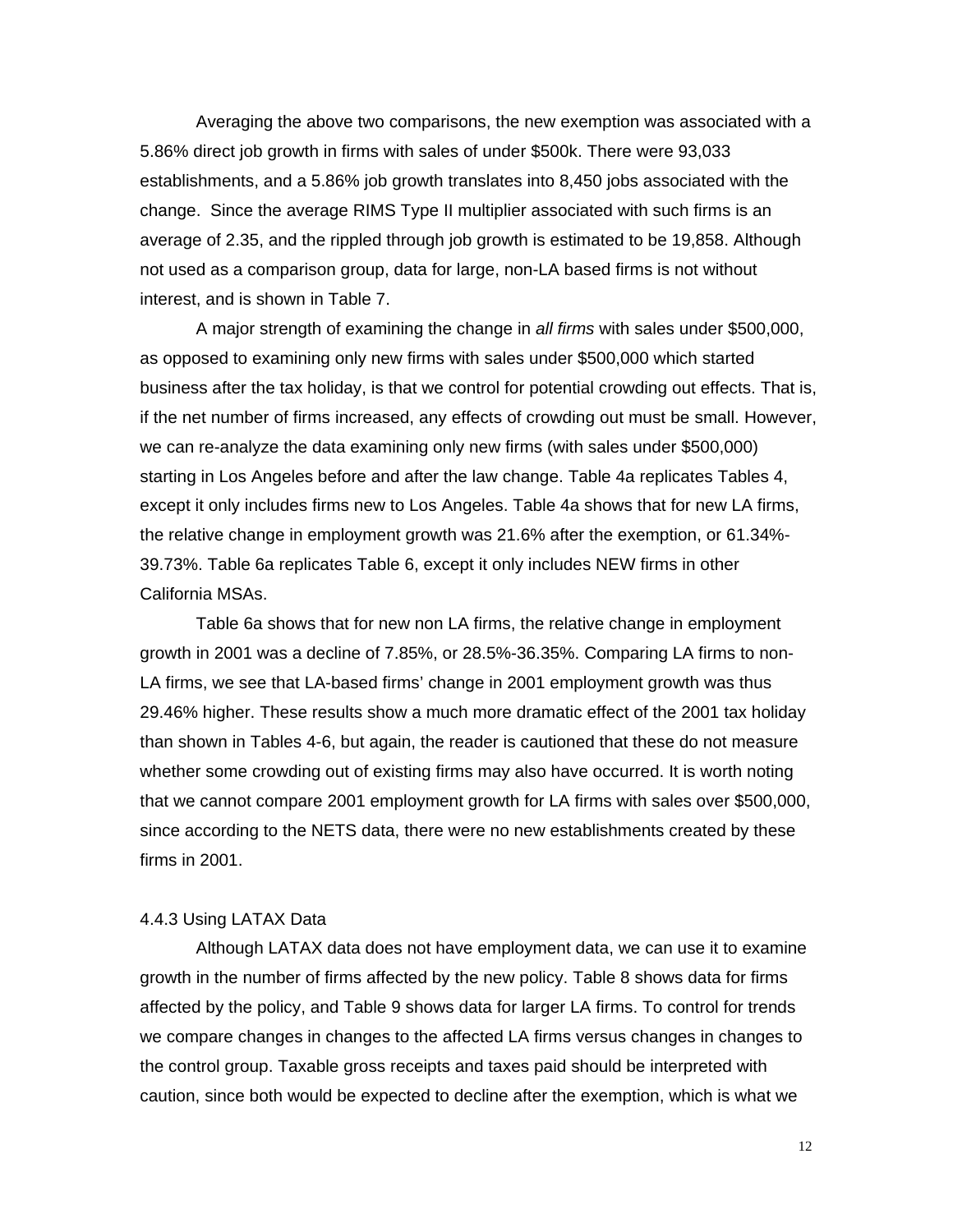observe. Prior to the exemption (from 1999-2000), the number of LA firms with sales under \$500k experienced a 2.42% growth. After the exemption, there was a 9.34% sales growth. Thus, the change, after controlling for the previous year's trend, was a 6.92% increase in the number of firms. Prior to the exemption (from 1999-2000), the number of LA firms with sales over \$500k grew 4.18%. After the exemption, there was a 11.11% growth. Thus, the change, after controlling for the previous year's trend, was a 6.93% increase. Thus, comparing the two groups of LA firms, the number of firms with sales under \$500k experienced no increase.

It is important to note that starting in 2001, the Los Angeles Office of Finance (which administers the tax) increased compliance (partly as a result of AB 63) through discovery measures. Tables 8a and 9a replicate Tables 8 and 9, except they only include firms which were not part of the discovery process. From 2000 to 2001 these firms had no growth in gross receipts. On the other hand, the number of firms in this category grew, after controlling for trend, by 3.68%. From 2000 to 2001 these firms had 1.7% growth in gross receipts after controlling for trend. Clearly, they grew more than the under-\$500k firms in terms of gross receipts. On the other hand, the number of firms in this category grew, after controlling for trend, by .31%. By comparison, (controlling for trend) growth in the under \$500k firms was 3.35% higher.

#### **4.6 Overall Analysis**

The 2001 new business exemption appears to have created economic growth, although the two databases provide different pictures. The NETS database indicates average employment and number of establishment growths of 5.86% and 4.135%, respectively. The LATX data shows no growth in the gross receipts but positive growth in the number of firms. Elasticities are as follows. First, if we assume a 10-year investment horizon, then (ignoring the time value of money) a one-year tax exemption is equivalent to a 10% tax decrease (note that the law change allowed a two-year exemption, but because we are examining a single year only, this is equivalent to a 10% change). For employment, since employment increased 5.86%, we get a labor elasticity (with respect to each percent change in tax) of .586. After taking into account industry multipliers, this results in an overall elasticity of 1.35. For number of establishments, if we simply average results for NETS and LATAX, growth is 2.07%, which implies an elasticity of .207.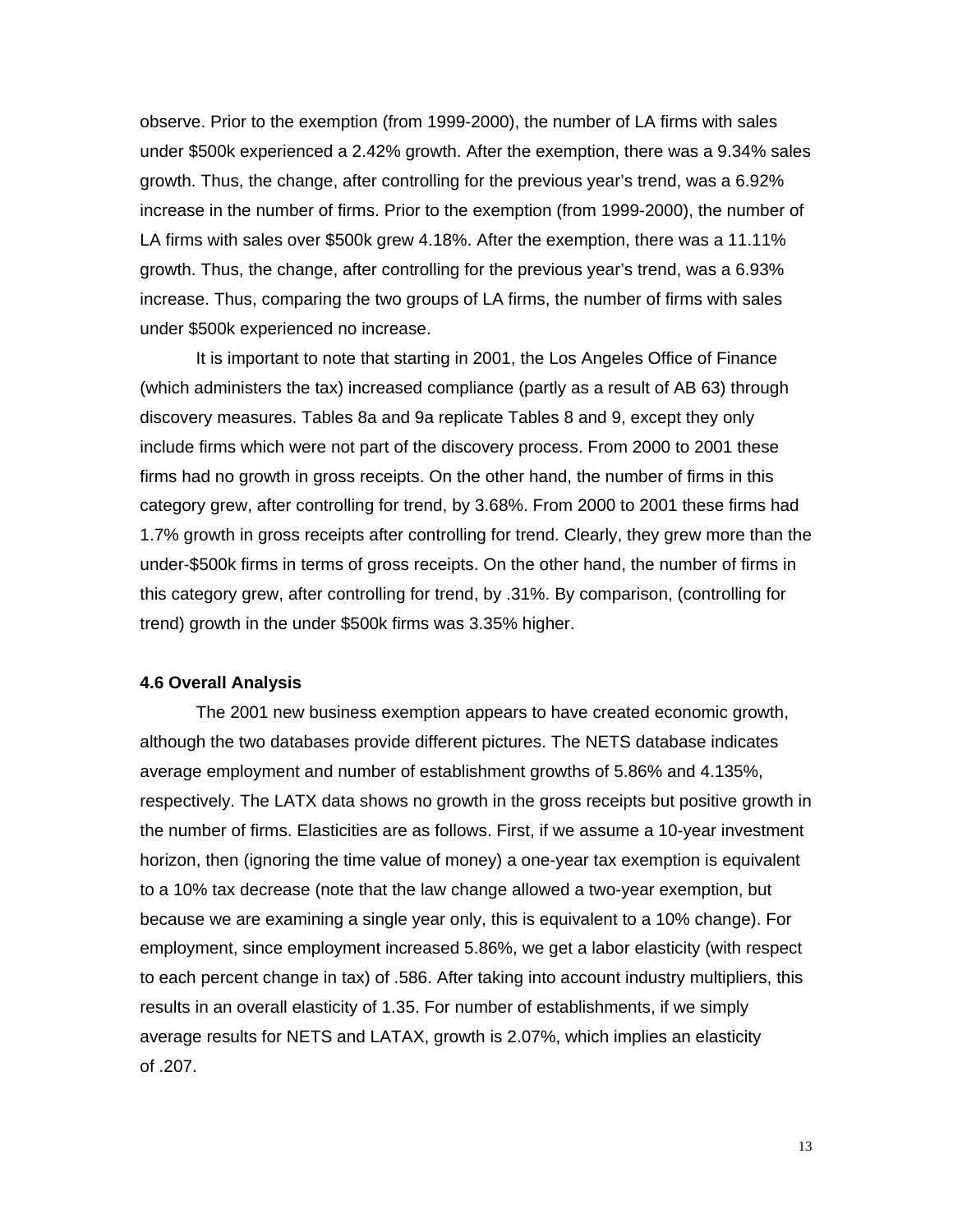#### **4.7 The 2007 Small Business Exemption Increase**

Effective January 1, 2007 the small business exemption was doubled to \$100,000<sup>9</sup>. It is important to recall that our most recent recession started in late 2007, so we would expect a drop-off in economic activity (number of firms, sales, and employment) in 2007 in general.

#### 4.7.1 Using NETS Data

To evaluate the employment growth for LA based firms subject to the small business exemption, we compare such firms' growth to control groups. To control for trends we compare changes in changes to the affected LA firms versus changes in changes to the control group. It is important to recall that 2007 was the start of the Great Recession so we would expect to see economic decline in general. Table 10 shows data for firms affected by the new policy, i.e, those having sales below \$100,000.

One control group would be other LA firms, i.e., LA firms with sales in excess of \$100,000. Data for these firms is shown in Table 11. Prior to the exemption (from 2005- 2006), LA firms with sales under \$100k experienced a 11.61% employment growth. After the exemption, they experienced an 8.0% employment growth. Thus, the change, after controlling for the previous year's trend, was a 3.61% job decrease. Prior to the exemption (from 2005-2006), LA firms with sales over \$100k experienced a -.26% employment decline. After the exemption, they experienced a 2.07% employment growth. Thus, the change, after controlling for the previous year's trend, was a 2.33% job increase. Thus, comparing the two groups of LA firms, the firms with sales under \$100k experienced a 5.94% job decrease (or 3.61% plus 2.33%).

If we use instead, as a control group, other California firms, not based in LA, but based in other MSAs and with sales of under \$100k, we get the following. Data for these firms is shown in Table 12. These firms experienced 9.49% and 6.72% growths in employment from 2005-2006 and 2006-2007, respectively. Thus there was a 2.77% decline, after controlling for trend, after 2006. Comparing them to the LA based firms with sales of under \$100k, we see the latter experienced a relative decline of .84% after the exemption.

Averaging the above two comparisons, the small business exemption was not associated with any detectible job retention/creation. When we use the number of establishments, instead of employment, we find more encouraging results, with a net

 $\overline{a}$ 

 $9$  It applies to companies having global sales of under \$100k.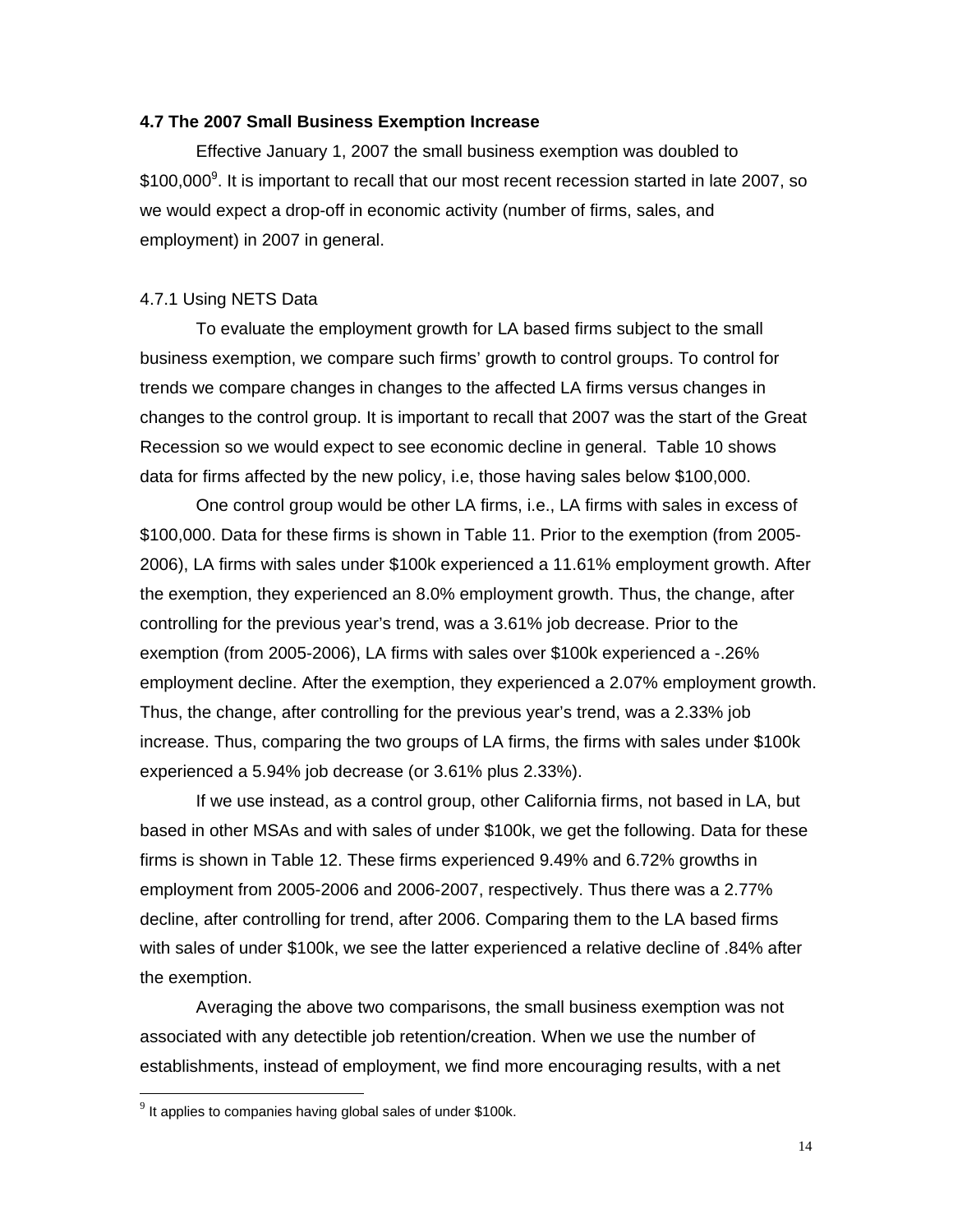growth of 5.76% (comparing small firm growth to larger firm growth).Although not serving as a control group here, data on all other larger California firms is not without interest, and is shown in Table 13.

#### 4.7.2 Using LATAX Data

Data for affected firms, using LATAX data, is shown in Table 14. To evaluate the sales and number of firm growth for LA based firms subject to the new business exemption, we compare such firms' growth to control groups. To control for trends we compare changes in changes to the affected LA firms versus changes in changes to the control group; here, the control group is LA firms with sales in excess of \$100,000. Data for these firms is shown in Table 15.

Since we would expect taxable gross receipts and tax collections to go down for the small firms, data for these two variables are shown for general information only. A more meaningful statistic is the number of firms. The number of firms shows no measureable growth. Prior to the exemption (from 2005-2006), the number of LA firms with sales under \$100k experienced a 6.23% growth. After the exemption, there was a 1.82% sales growth. Thus, the change, after controlling for the previous year's trend, was a 4.41% decrease in the number of firms. Prior to the exemption (from 2005-2006), the number of LA firms with sales over \$100k increased 7.27%. After the exemption, there was a 5.13% growth. Thus, the change, after controlling for the previous year's trend, was a 2.14% decrease. Thus, comparing the two groups of LA firms, the number of firms with sales under \$100k experienced a 2.27% decrease (or 4.41% minus 2.14%).

#### **4.8 Overall Analysis**

The 2007 new business exemption appears to have had little measureable impact on job creation in the City. It is important to remember that the Great Recession began in late 2007 and may have had a disproportionate effect on small firms. It is also important to realize that during this same time, overall City tax rates were falling, so any comparisons to other LA based firms may have been misleading. Tax rates were reduced by 3.1% in 2006, and 4% in 2007. Also, the firms affected by the 2007 exemption were very small, primarily composed of sole proprietorships which historically have a high birth and death rate, relative to other firms. Further, sole proprietors' location choice decisions are often primarily driven by proximity to where they live.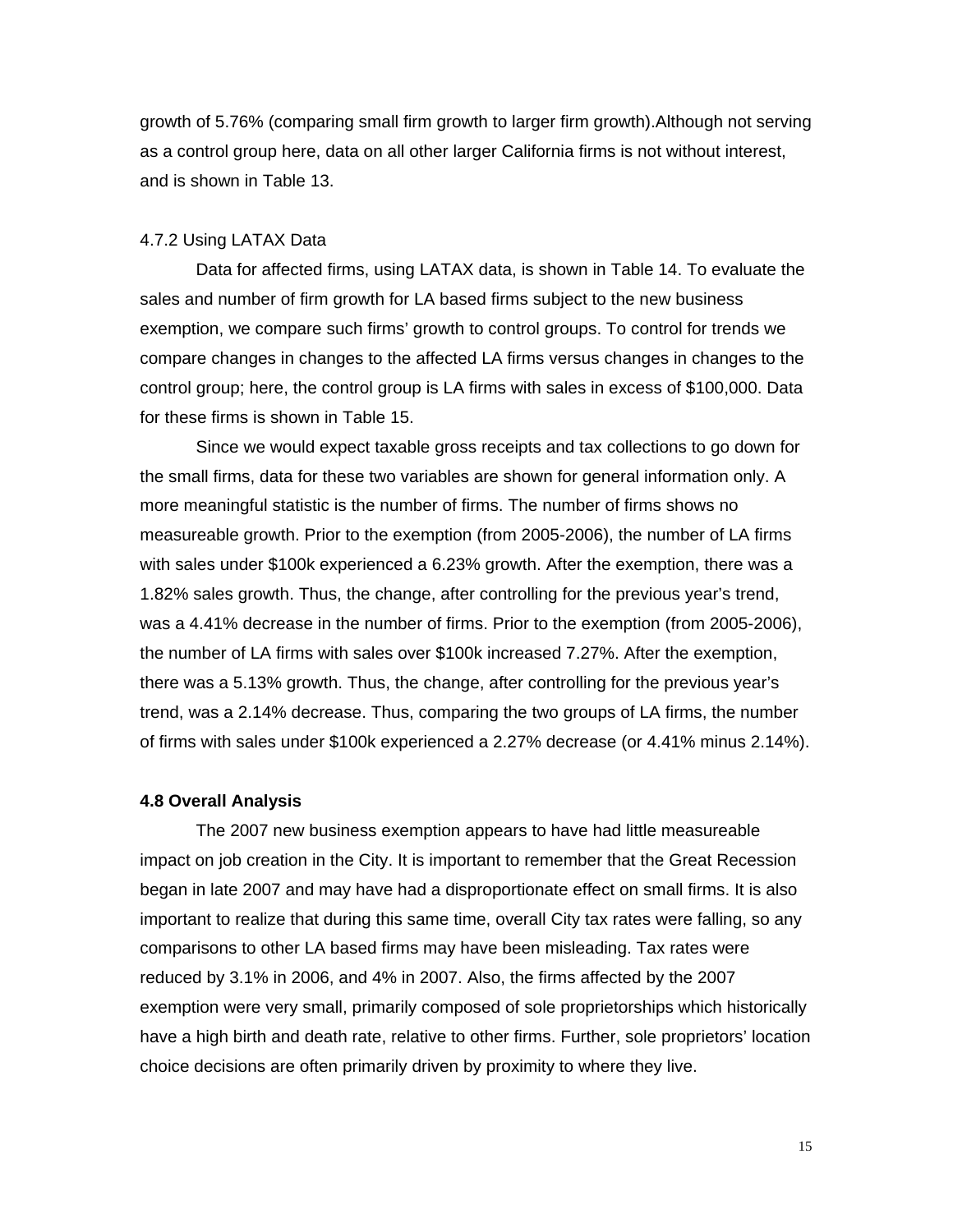On the other hand, there is some evidence of growth in the number of firms. Averaging the LATAX and NETS result, we get a 2.88% growth rate. Estimating the elasticity associated with this is not straightforward. If we assume that any particular firm never has more than \$100,000 in gross receipts, this amounts to a 100% tax cut, in which case the elasticity is -.0288. However, it is more likely that an average firm would eventually grow such that they would no longer be subject to the exemption, in which case the tax reduction is less than 100%. Accordingly, the elasticity estimate of -.0288 would certainly increase.

#### **4.9 Overall Discussion of 2001 and 2007 Law Changes**

The fact that the 2001 tax holiday created LA businesses and jobs is encouraging given that the benefits were really quite modest, i.e. applying to new business for a single year<sup>10</sup>. By comparison, the proposed new business tax reductions would apply for a number of years. As discussed above, the 2001 holiday is probably more representative of an expected response (at least, until data from more recent changes becomes available) than the 2007 change for a number of reasons, including the large impact of the Great Recession.

The average result across the two tax cuts seem in line with what little evidence there is on municipal tax cuts. To recap, the 2001 changes, which affected a very broad set of firms, resulted in a direct labor elasticity (with respect to each percent change in tax) of -.586. For number of firms, there was a direct elasticity of -.207. Recall that previous studies of municipal tax changes found an average direct elasticity of about - .21.

### **5. Conclusion**

 $\overline{a}$ 

Using a unique database obtained from the City of Los Angeles, the economic impacts of two previous tax cuts in Los Angeles are examined. Results indicate these cuts resulted in growth in both the number of jobs and number of firms. From a policy perspective, the question arises as to whether such cuts, independent of job growth, are desirable from a revenue perspective. That is, after multiplier effects are taken into

 $10$  The 2001 exemption applied to the first two years of operations, but here we examine just its first year effect.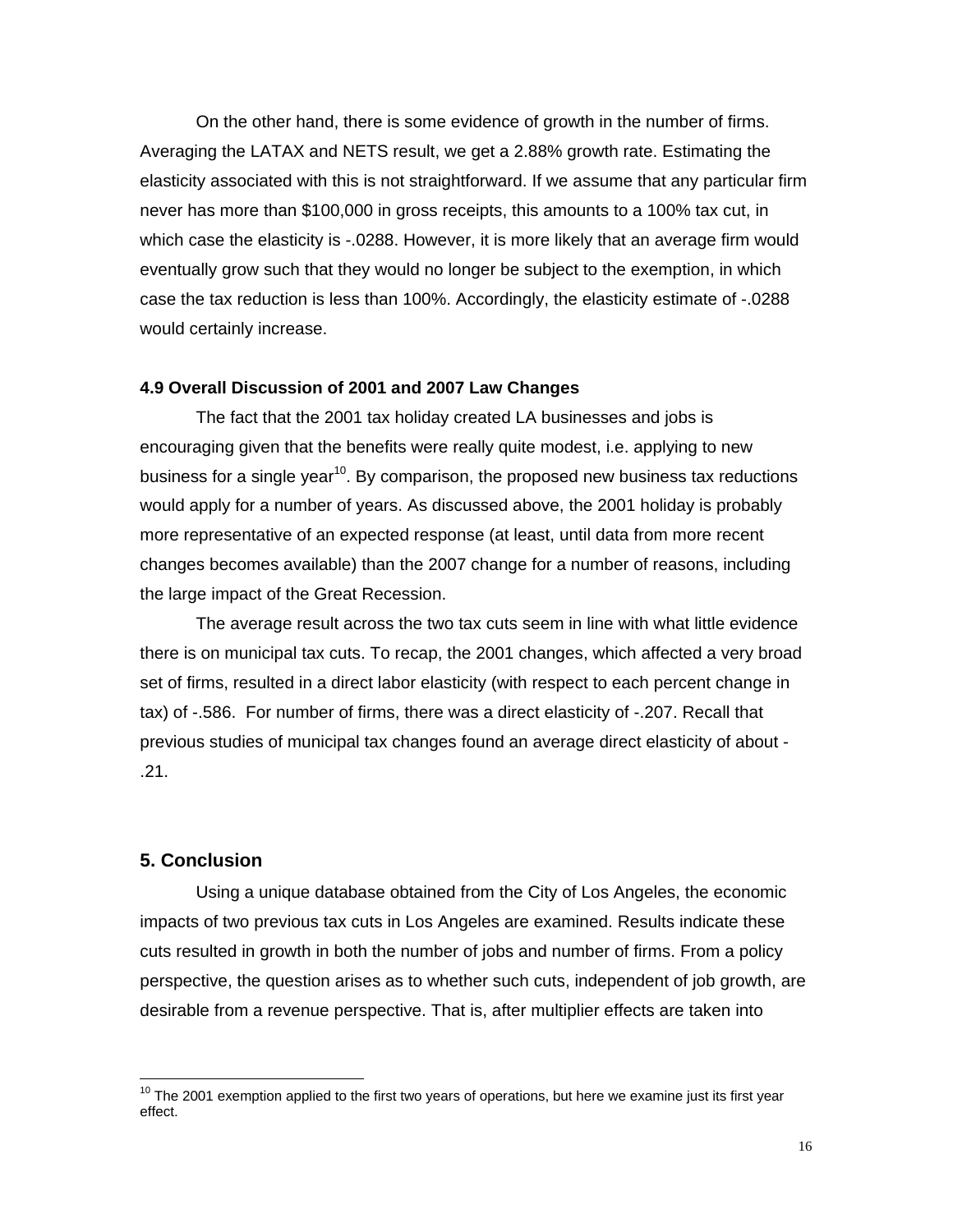account, do increases in other City taxes, due to expansion of the tax base, make up for potentially lost business taxes.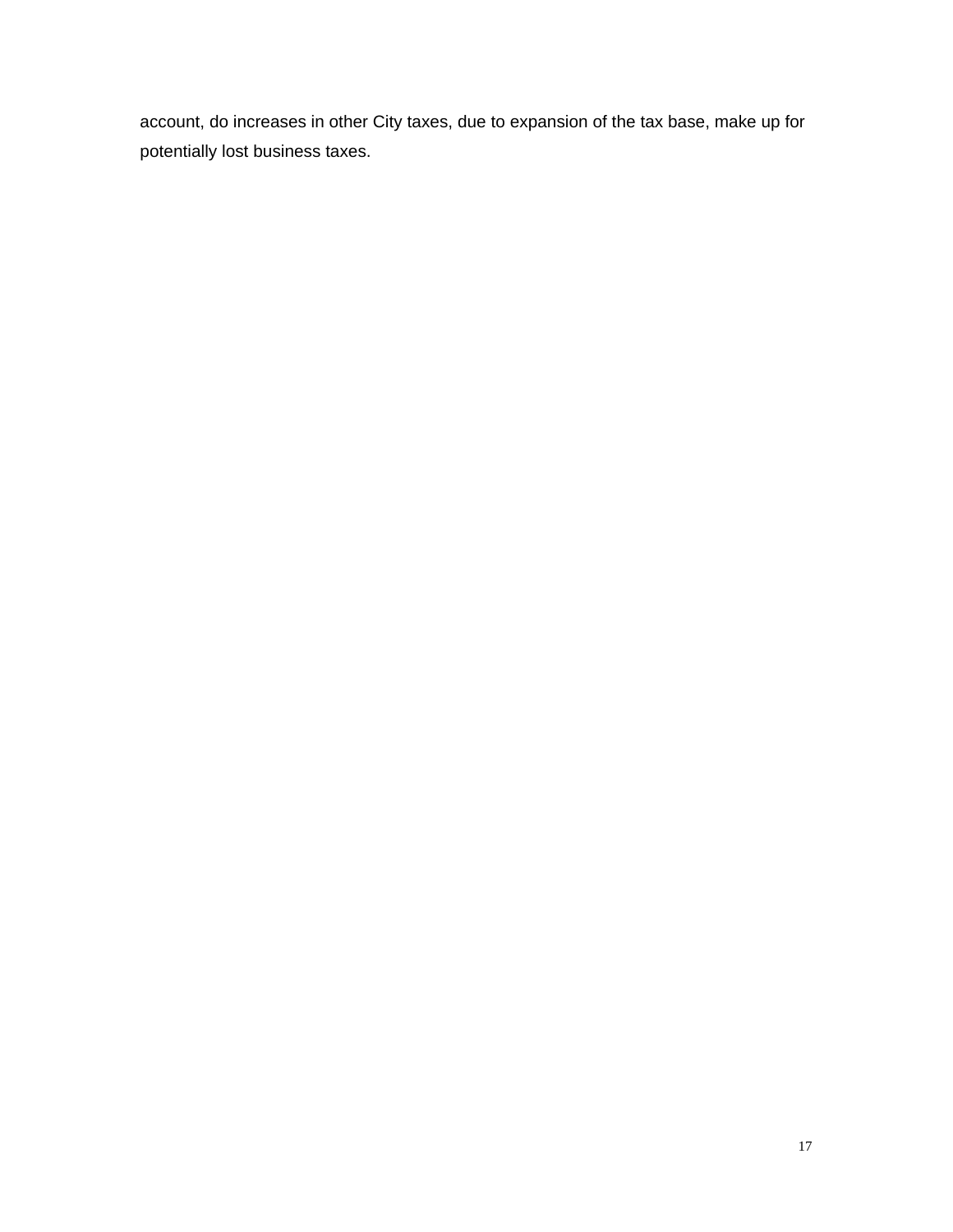# **References**

Anderson, J. 1990. Tax increment financing: municipal adoption and growth. *National Tax Journal* 43:155-164.

Bartik, T.J. 1991.*Who benefits from state and local economic development policies?* Kalamazoo, MI W.E. Upjohn Institute.

Dardia, M. 1998. *Subsidizing development in California.* San Francisco: Public Policy Institute of California.

Ham, J., Swenson, C. and I. Imrohoroglu. 2011. Government programs can improve local labor markets: evidence from state enterprise zones and federal empowerment zones. *Journal of Public Economics* (August).

Luce, T. 1994. Local taxes, public services, and the intra-metropolitan location of firms and households. *Public Finance Quarterly* 22: 139-167.

Swenson, C. 2005. Effective business tax rates for the states. *State Tax Notes* (Dec. 19). Revised and updated, 2010.

Wasmer, R. and J. Anderson. 2001. Bidding for business: new evidence on the effect of locally offered economic development incentives in a metropolitan area. *Economic Development Quarterly* 15 (June): 132-148.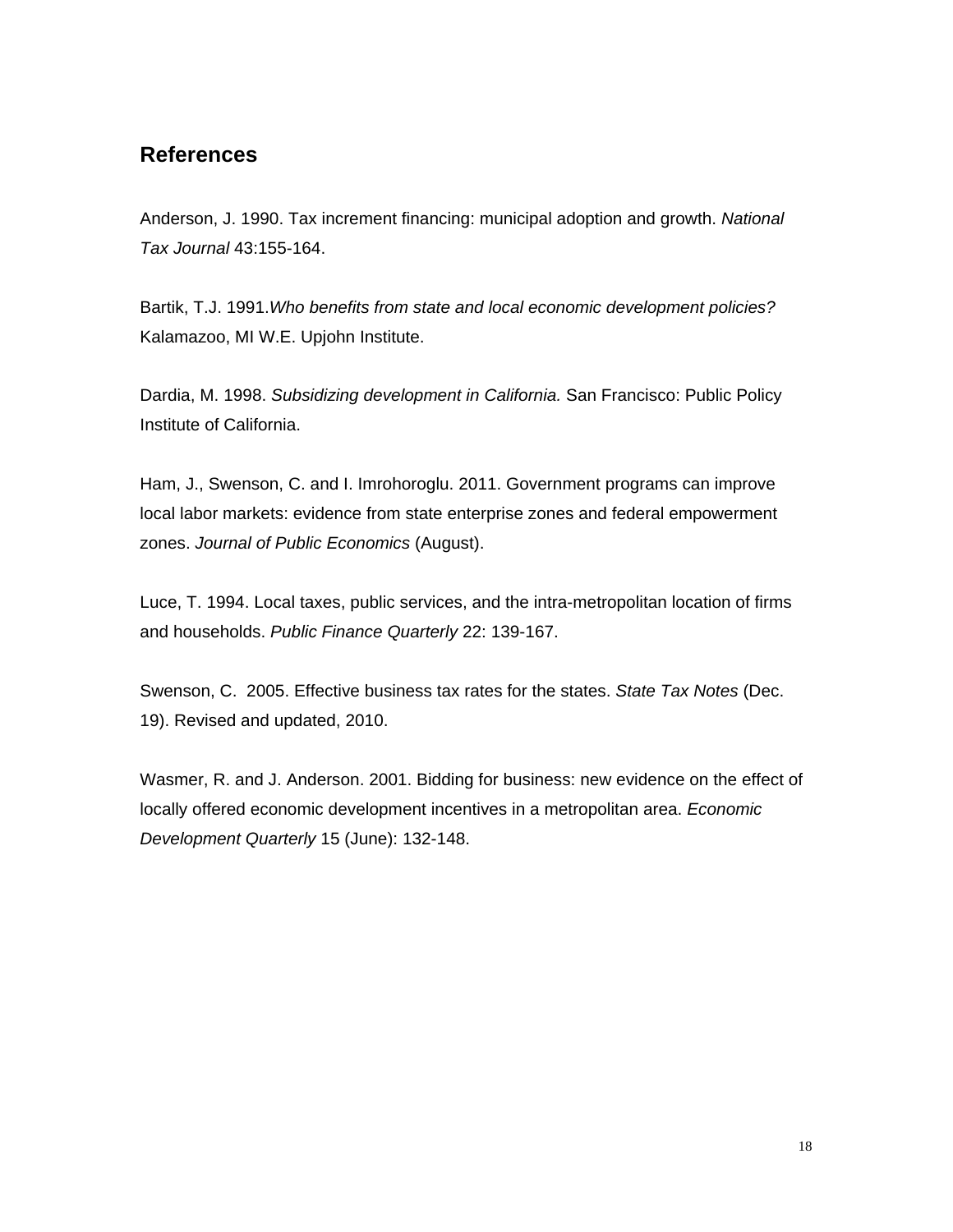$\overline{a}$ 

Los Angeles City Revenue Summary<sup>11</sup> **Projections for Fiscal Year 2010-11 (Thousands of Dollars)** 

| <u>Revenue Source</u>                                | <u>Amount</u> |
|------------------------------------------------------|---------------|
| <b>Property Tax</b>                                  | \$1,424,143   |
| Licenses, Permits, Fees and Fines                    | 710,068       |
| <b>Utility Users' Tax</b>                            | 624,898       |
| <b>Business Tax</b>                                  | 424,036       |
| <b>Sales Tax</b>                                     | 291,656       |
| <b>Power Revenue Transfer</b>                        | 258,815       |
| <b>Parking Fines</b>                                 | 133,500       |
| <b>Transient Occupancy Tax</b>                       | 127,193       |
| Documentary Transfer Tax                             | 100,000       |
| Real Property Transfer Tax - Corporate               | 2,000         |
| <b>Parking Users' Tax</b>                            | 84,000        |
| Franchise Income                                     | 46,700        |
| Interest                                             | 14,890        |
| <b>State Motor Vehicle License Fees</b>              | 13,792        |
| <b>Tobacco Settlement</b>                            | 9,500         |
| <b>Grant Receipts</b>                                | 12,198        |
| <b>Transfers from Telecommunications Development</b> | 7,650         |
| Account                                              |               |
| <b>Residential Development Tax</b>                   | 1,500         |
| <b>Special Parking Revenue Transfer</b>              | 10,000        |
| <b>Reserve Fund Transfer</b>                         | 3,617         |
| <b>Total General Fund Receipts</b>                   | \$4,300,156   |

<sup>&</sup>lt;sup>11</sup> Source: Supplement to Mayor's Proposed Budget 2011-12. Los Angeles City Administrative Officer (CAO), April, 2011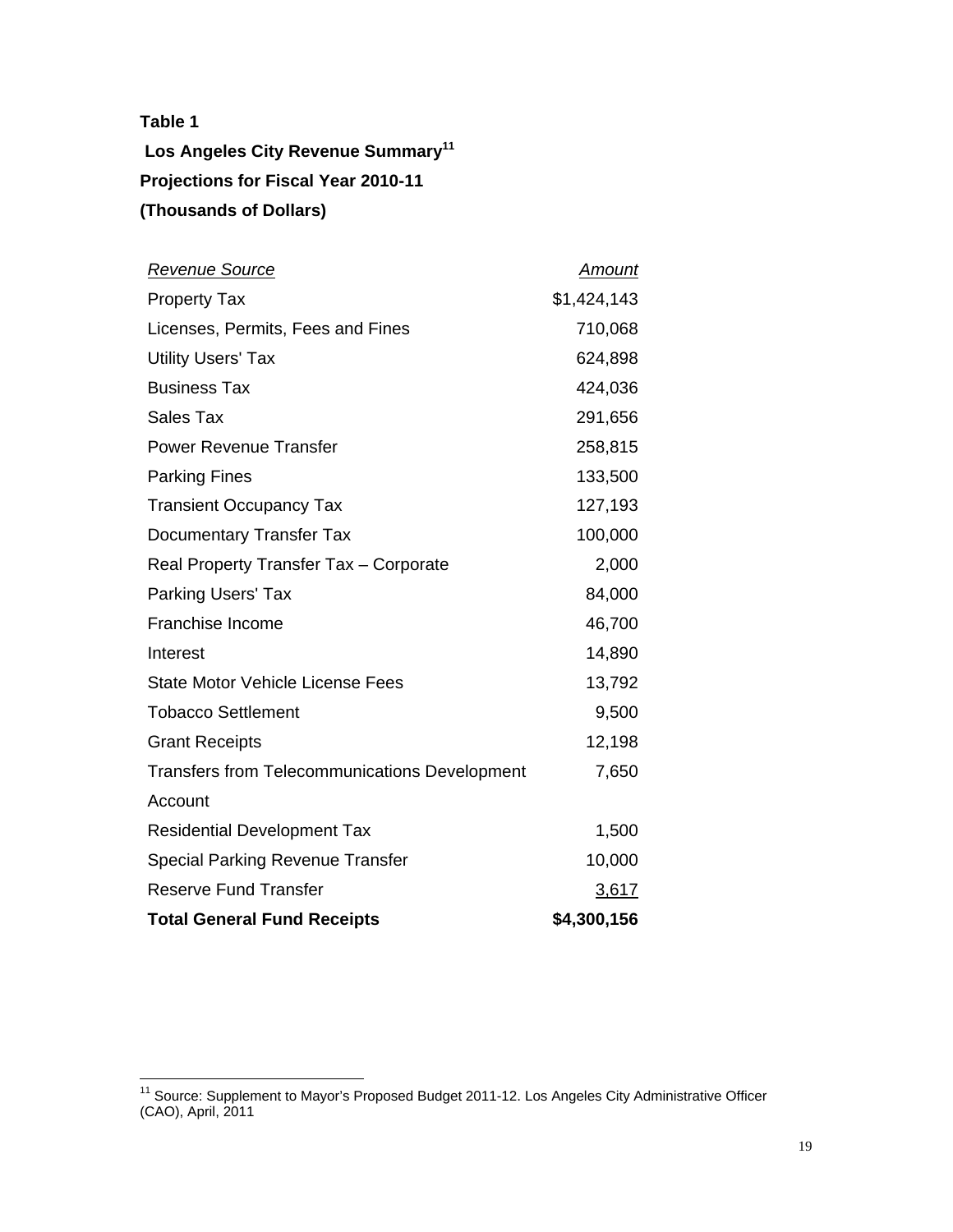$\overline{a}$ 

**City of Los Angeles Sales and Business Tax Collections from 2000-201112 (in \$millions)** 

| Year    | <b>Sales</b><br><b>Taxes</b> | <b>Business</b><br>Taxes | Year    | <b>Sales</b><br><b>Taxes</b> | <b>Business</b><br><b>Taxes</b> |
|---------|------------------------------|--------------------------|---------|------------------------------|---------------------------------|
| 2000-1  | 357.2                        | 344.6                    | 2006-07 | 333.9                        | 464.3                           |
| 2001-02 | 351.1                        | 360.3                    | 2007-08 | 335.6                        | 467.0                           |
| 2002-03 | 363.8                        | 356.0                    | 2008-9  | 311.9                        | 451.5                           |
| 2003-04 | 377.9                        | 373.2                    | 2009-10 | 280.1                        | 424.8                           |
| 2004-05 | 316.6                        | 396.8                    | 2010-11 | 296.6                        | 424.0                           |
| 2005-06 | 323.6                        | 434.5                    |         |                              |                                 |

 $12$  Sources: CAO (but 2010-1 business taxes provided by Office of Finance). Note: 2010-11 data are preliminary.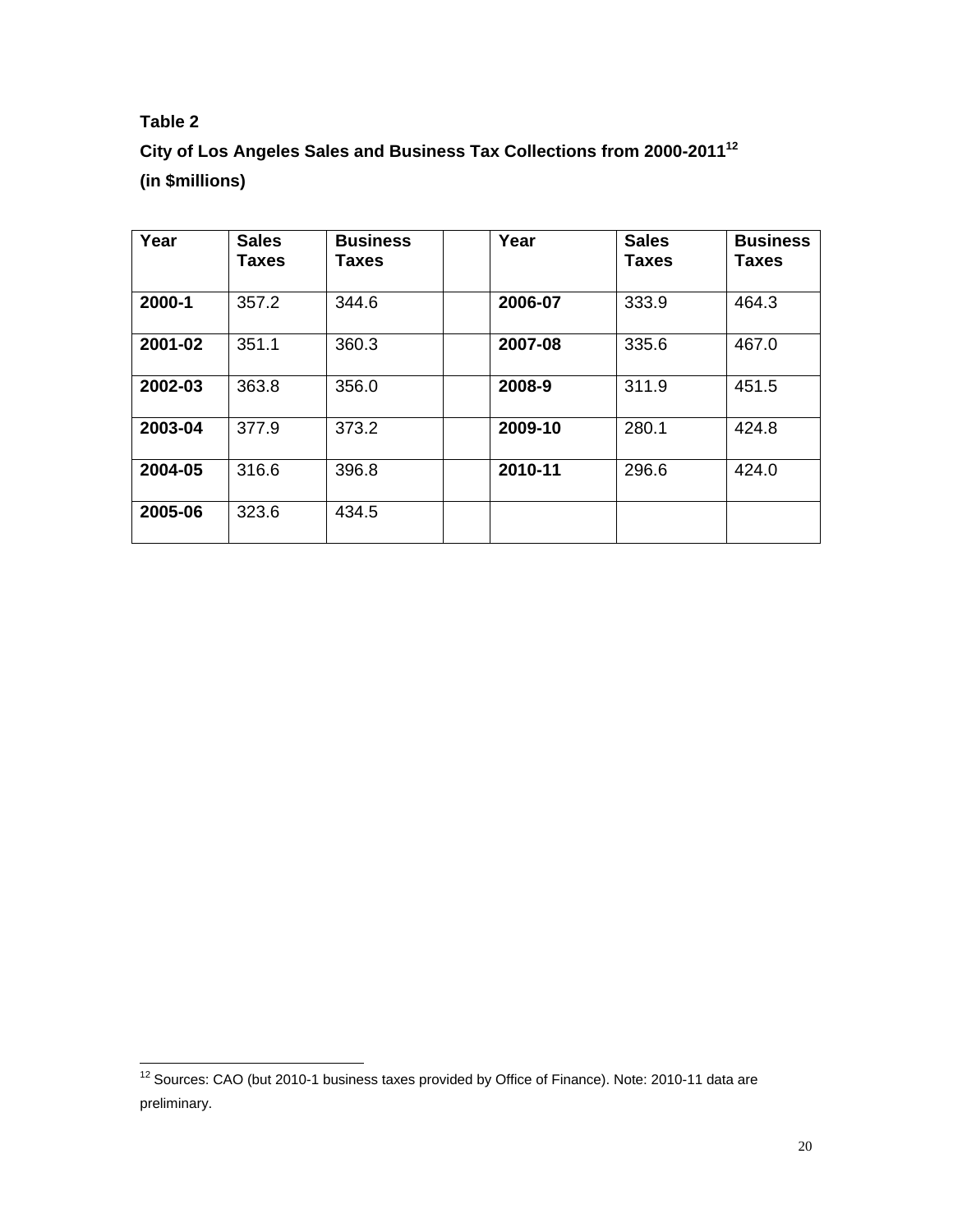# **Gross Receipts Tax Rates for Nearby Los Angeles County Cities Rate per \$1000 of Gross Receipts, As of 2009**

| City                 | <b>Highest Rate</b>       | <b>Median Rate</b>     | <b>Lowest Rate</b>     |
|----------------------|---------------------------|------------------------|------------------------|
| <b>Alhambra</b>      | .19                       | .19                    | .19                    |
| <b>Arcadia</b>       | Employee based            | Employee based         | Employee based         |
| <b>Azusa</b>         | .96                       | .16                    | .16                    |
| <b>Baldwin</b>       | Employee based            | Employee based         | Employee based         |
| Park                 |                           |                        |                        |
| <b>Bell</b>          | .44                       | .44                    | .44                    |
| <b>Bell</b>          | Employee based            | Employee based         | Employee based         |
| <b>Gardens</b>       |                           |                        |                        |
| <b>Bellflower</b>    | Employee based            | Employee based         | Employee based         |
| <b>Beverly Hills</b> | Mixture of gross receipts | Mixture of gross       | Mixture of gross       |
|                      | and Employee based;       | receipts and           | receipts and           |
|                      | for certain industries    | Employee based;        | Employee based;        |
|                      | subject to gross receipts | for certain industries | for certain industries |
|                      | taxes, highest rate is    | subject to gross       | subject to gross       |
|                      | \$23.89 (commercial       | receipts taxes,        | receipts taxes,        |
|                      | property rental only)     | median rate is \$1.27  | lowest rate is \$1.27  |
| <b>Burbank</b>       | Employee based            | Employee based         | Employee based         |
| <b>Calabasas</b>     | 0                         | $\overline{0}$         | 0                      |
| <b>Claremont</b>     | 1.10                      | .31                    | .04                    |
| Compton              | 1.07                      | .29                    | .29                    |
| <b>Culver City</b>   | 3.01                      | 1.01                   | 1.01                   |
| Table 3              |                           |                        |                        |
| (Continued)          |                           |                        |                        |
| <b>Diamond</b>       | $\overline{0}$            | $\overline{0}$         | $\mathbf 0$            |
| <b>Bar</b>           |                           |                        |                        |
| <b>El Monte</b>      | 1.47                      | .21                    | .21                    |
| Gardena              | 1.01                      | .55                    | .51                    |
| Glendale             | $\overline{0}$            | $\overline{0}$         | $\overline{0}$         |
| <b>Hawthorne</b>     | 1.00                      | 1.00                   | 1.00                   |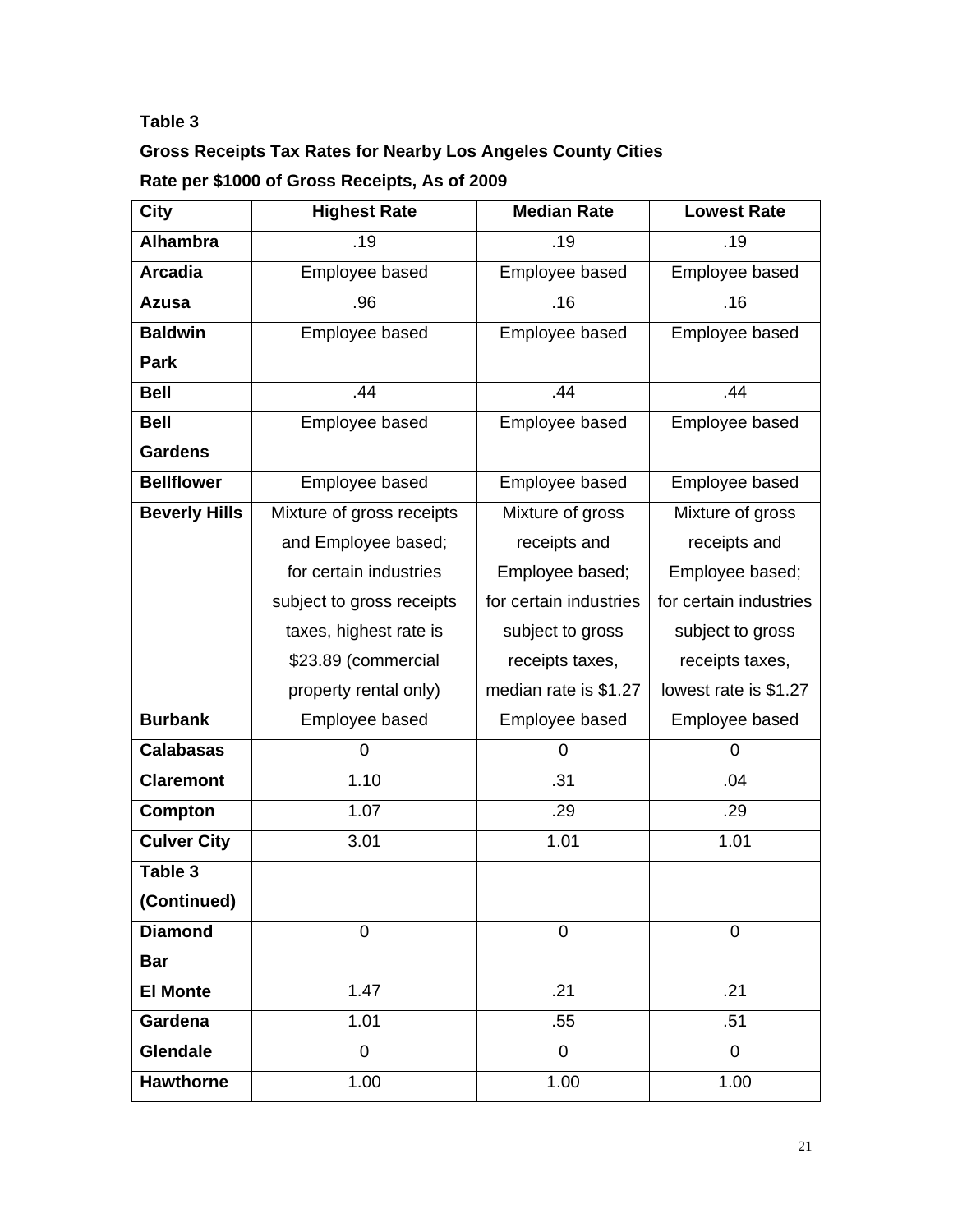| Huntington            | .4                        | .4                | $\mathbf{.4}$     |
|-----------------------|---------------------------|-------------------|-------------------|
| Park                  |                           |                   |                   |
| Inglewood             | 1.65                      | 1.10              | 1.10              |
| <b>Irwindale</b>      | .33                       | .33               | .33               |
| La Puente             | Employee based            | Employee based    | Employee based    |
| La Verne              | .21                       | .21               | 0                 |
| Lawndale              | Employee based            | Employee based    | Employee based    |
| Lomita                | .85                       | .85               | .85               |
| <b>Long Beach</b>     | Employee based            | Employee based    | Employee based    |
| Los                   | 5.07                      | 2.55/1.27         | 1.01              |
| Angeles <sup>13</sup> |                           |                   |                   |
| <b>Manhattan</b>      | 1.79                      | 1.79              | 1.79              |
| <b>Beach</b>          |                           |                   |                   |
| <b>Monterey</b>       | Employee based            | Employee based    | Employee based    |
| <b>Park</b>           |                           |                   |                   |
| <b>Palmdale</b>       | .56                       | .13               | .06               |
|                       |                           |                   |                   |
| <b>Pasadena</b>       | Either no tax or employee | Either no tax or  | Either no tax or  |
|                       | based tax, depending on   | employee based    | employee based    |
|                       | industry                  | tax, depending on | tax, depending on |
|                       |                           | industry          | industry          |
| <b>Pico Rivera</b>    | .31                       | .31               | .31               |
| Table 3               |                           |                   |                   |
| (Continued)           |                           |                   |                   |
| Pomona                | 1.16                      | .96               | .08               |
| San                   | 1.47                      | .21               | .21               |
| Fernando              |                           |                   |                   |
| <b>San Gabriel</b>    | Employee based            | Employee based    | Employee based    |
| <b>Santa</b>          | 5.03                      | 1.28              | 1.28              |
| <b>Monica</b>         |                           |                   |                   |

<sup>13</sup> The data is all from 2009 as shown in the *2009 Kosmont-Rose Institute of Doing Business*. The top rates for Los Angeles are the most recent and may not be strictly comparable to other cities' rates which are reported by *Kosmont* for prior years. Note: medians are the middle of the categories of taxation, listed in the *Kosmont* publication.

 $\overline{a}$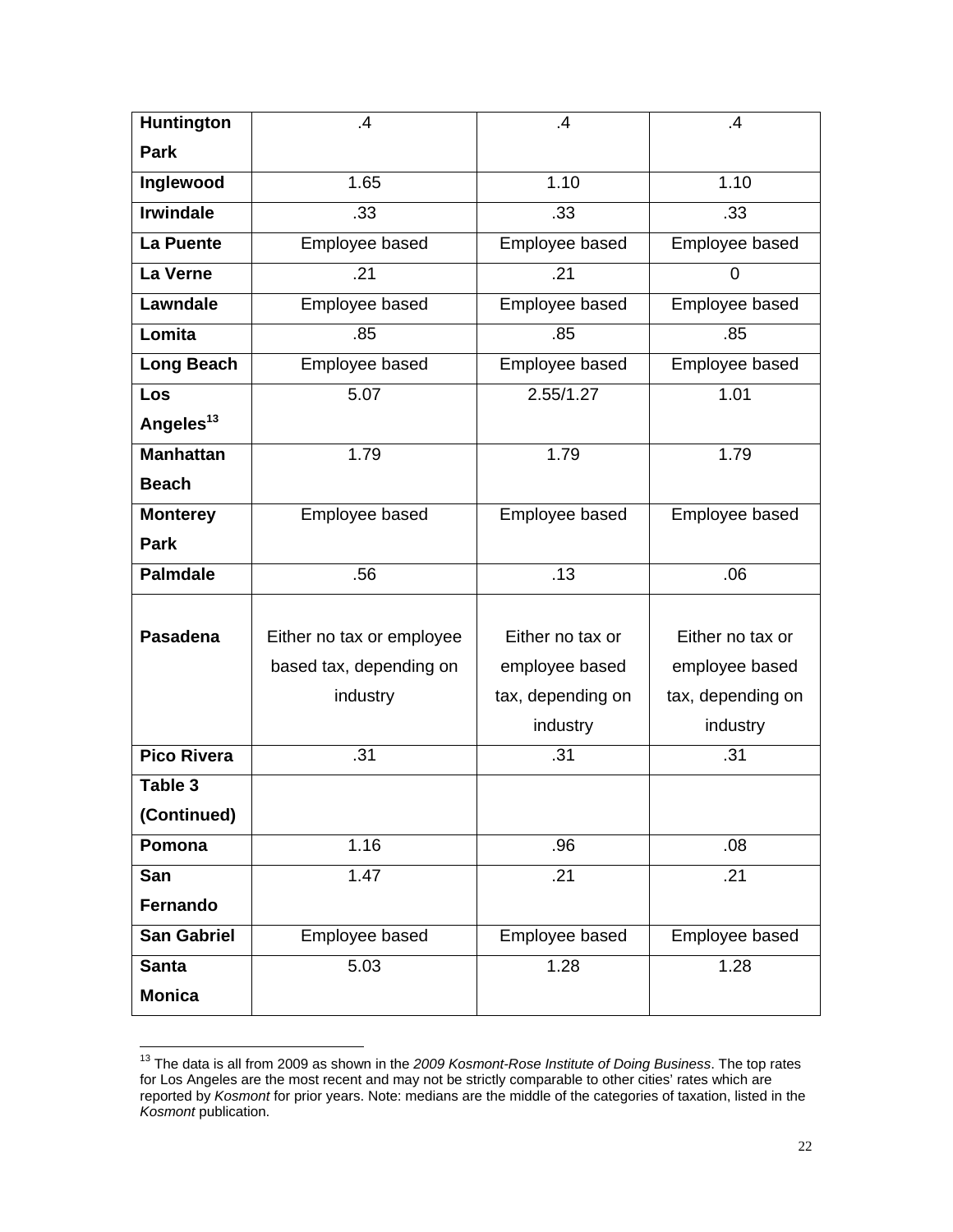| <b>Temple City</b> | Employee based | Employee based | Employee based |
|--------------------|----------------|----------------|----------------|
| Torrance           | Employee based | Employee based | Employee based |
| West               |                |                |                |
| <b>Hollywood</b>   |                |                |                |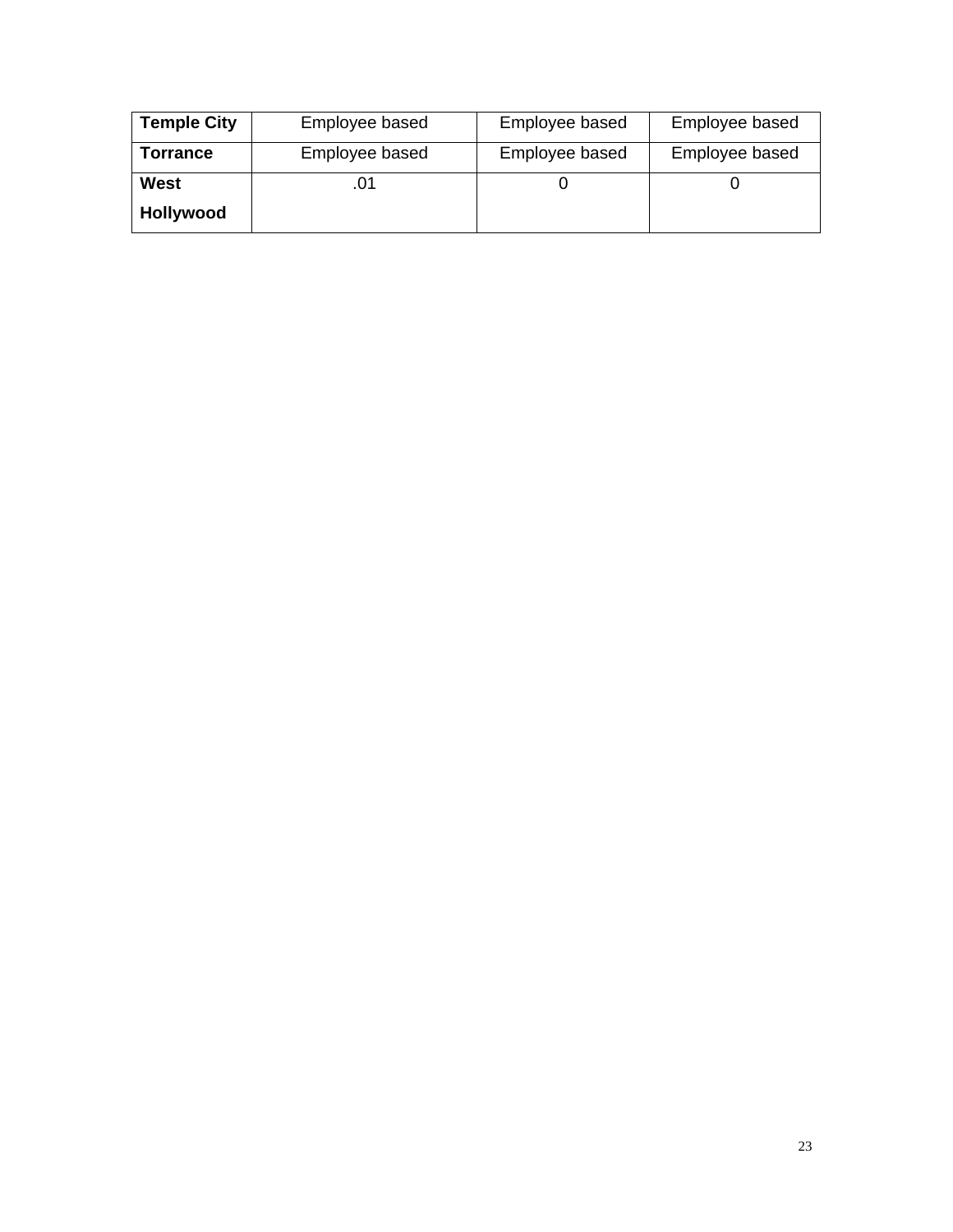| Los Angeles Companies With Sales Under \$500,000 <sup>14</sup> |  |
|----------------------------------------------------------------|--|
|----------------------------------------------------------------|--|

| Year | Total             | % Change Over     | <b>Number of</b>      | % Change Over     |
|------|-------------------|-------------------|-----------------------|-------------------|
|      | <b>Employment</b> | <b>Prior Year</b> | <b>Establishments</b> | <b>Prior Year</b> |
| 1999 | 243,882           |                   | 86,560                |                   |
| 2000 | 260,220           | 6.70%             | 93,037                | 7.48%             |
| 2001 | 284,605           | 9.37%             | 101,187               | 8.76%             |
| 2002 | 341,025           | 19.82%            | 123,387               | 21.94%            |

## **Table 5**

## **Los Angeles Companies With Sales Over \$500,00015**

| Year | Total             | % Change Over     | <b>Number of</b>      | % Change Over     |
|------|-------------------|-------------------|-----------------------|-------------------|
|      | <b>Employment</b> | <b>Prior Year</b> | <b>Establishments</b> | <b>Prior Year</b> |
| 1999 | 1,066,773         |                   | 36,667                |                   |
| 2000 | 1,151,759         | 7.97%             | 39,191                | 6.88%             |
| 2001 | 1,174,548         | 2.00%             | 40,308                | 2.85%             |
| 2002 | 1,189,401         | 1.26%             | 40,783                | 1.18%             |

## **Table 6**

 $\overline{a}$ 

# **All Other California Companies (located in MSAs) With Sales Under \$500,000<sup>16</sup>**

| Year | Total             | % Change Over     | <b>Number of</b>      | % Change Over     |
|------|-------------------|-------------------|-----------------------|-------------------|
|      | <b>Employment</b> | <b>Prior Year</b> | <b>Establishments</b> | <b>Prior Year</b> |
| 1999 | 1,248,360         |                   | 447,614               |                   |
| 2000 | 1,344,552         | 7.71%             | 486,325               | 8.65%             |
| 2001 | 1,442,837         | 7.31%             | 520,204               | 6.97%             |
| 2002 | 1,695,783         | 17.53%            | 615,837               | 18.39%            |

 $14$  Note that a number of observations were lost because of restricting the sample to only those companies which reported sales data. These firms may have had some reported sales outside of Los Angeles. In that case, their Los Angeles sales are clearly under \$500k, qualifying them for the exemption.<br><sup>15</sup> Note that a number of observations were lost because of restricting the sample to only those companies

which reported sales data.

 $16$  Note that a number of observations were lost because of restricting the sample to only those companies which reported sales data.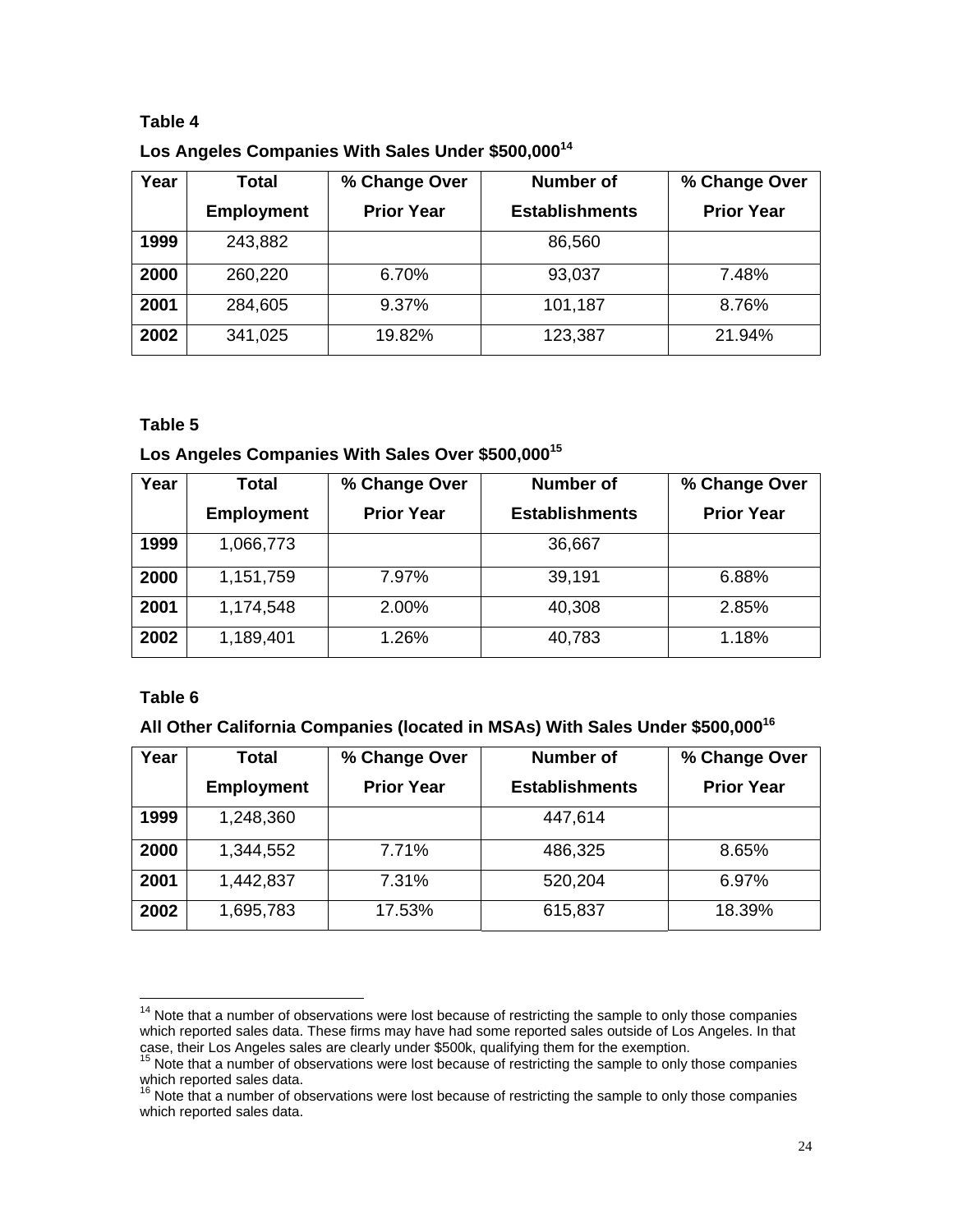| All Other California Companies (located in MSAs) With Sales Over \$500,000 <sup>17</sup> |
|------------------------------------------------------------------------------------------|
|------------------------------------------------------------------------------------------|

| Year | Total             | % Change Over     | Number of             | % Change Over     |
|------|-------------------|-------------------|-----------------------|-------------------|
|      | <b>Employment</b> | <b>Prior Year</b> | <b>Establishments</b> | <b>Prior Year</b> |
| 1999 | 5,639,995         |                   | 191,606               |                   |
| 2000 | 6,117,615         | 8.47%             | 206,645               | 7.85%             |
| 2001 | 6,336,846         | 3.58%             | 211,614               | 2.41%             |
| 2002 | 6,434,782         | 1.55%             | 215,287               | 1.74%             |

## **Table 4a**

# *NEW* **Los Angeles Companies With Sales Under \$500,000<sup>18</sup>**

| Year | <b>Total Employment of New Firms in First Year of</b> | % Change Over Prior |
|------|-------------------------------------------------------|---------------------|
|      | <b>Operations</b>                                     | Year                |
| 1999 | 71,566                                                |                     |
| 2000 | 99,999                                                | 39.73%              |
| 2001 | 161,341                                               | 61.34%              |

# **Table 6a**

# **All Other** *NEW* **California Companies (located in MSAs) With Sales Under**

# **\$500,000<sup>19</sup>**

| Year | <b>Total Employment of New Firms in First Year of</b> | % Change Over Prior |
|------|-------------------------------------------------------|---------------------|
|      | <b>Operations</b>                                     | Year                |
| 1999 | 421,387                                               |                     |
| 2000 | 574,562                                               | 36.35%              |
| 2001 | 738,294                                               | 28.50%              |

 $\overline{a}$  $17$  Note that a number of observations were lost because of restricting the sample to only those companies which reported sales data.

 $18$  Note that a number of observations were lost because of restricting the sample to only those companies which reported sales data.

 $19$  Note that a number of observations were lost because of restricting the sample to only those companies which reported sales data.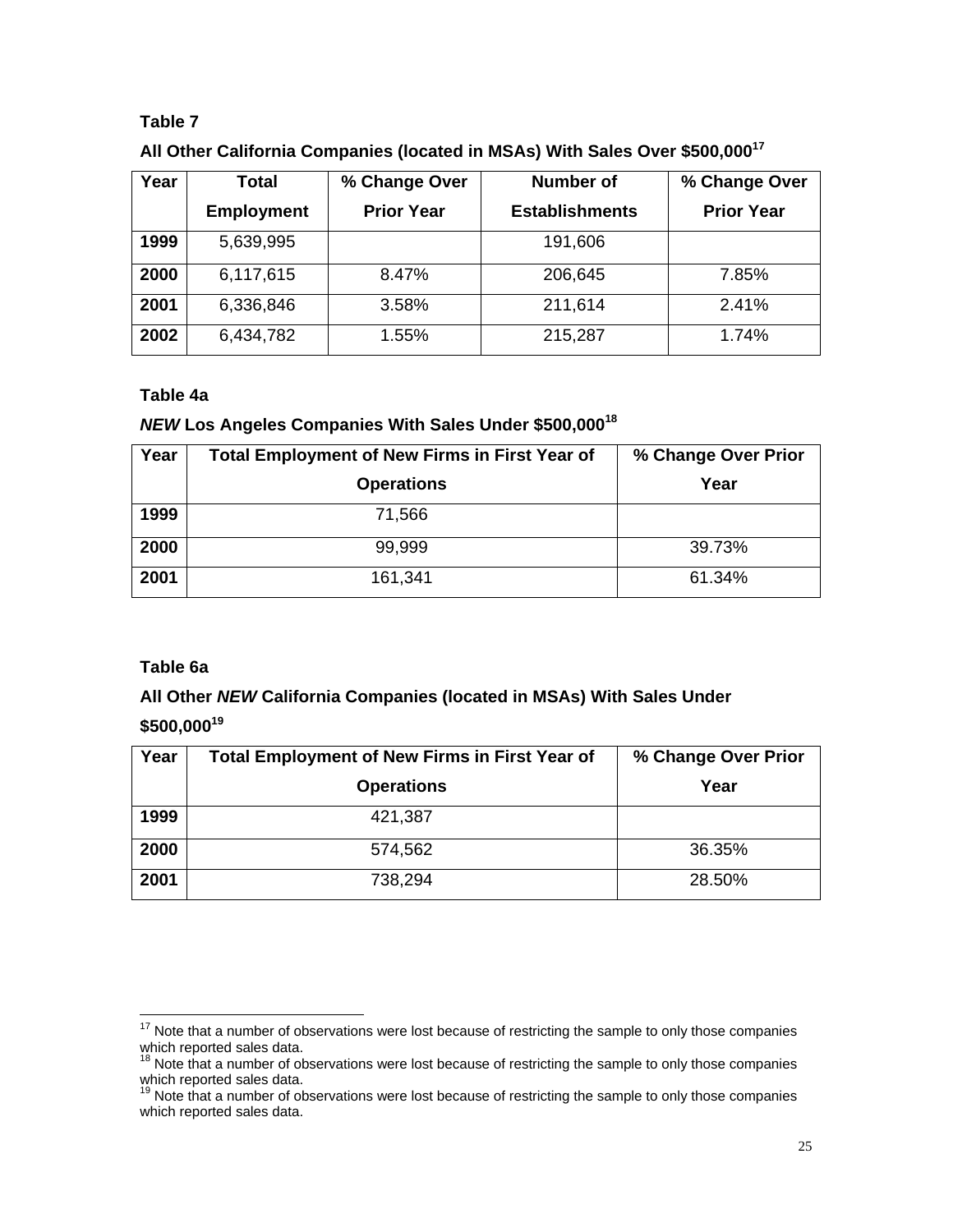**Companies With Taxable Gross Receipts Under \$500,000** 

| Year | <b>Gross</b>     | %            | <b>Tax Paid</b> | $\frac{9}{6}$ | Number of            | $\frac{9}{6}$ |
|------|------------------|--------------|-----------------|---------------|----------------------|---------------|
|      | <b>Receipts</b>  | Change       |                 | Change        | <b>Companies</b>     | Change        |
|      |                  | Over         |                 | Over          | Filing <sup>20</sup> | Over          |
|      |                  | <b>Prior</b> |                 | <b>Prior</b>  |                      | <b>Prior</b>  |
|      |                  | Year         |                 | Year          |                      | Year          |
| 1999 | \$15,040,238,451 |              | \$54,969,796    |               | 192,279              |               |
| 2000 | \$16,387,128,720 | 8.96%        | \$59,485,513    | 8.21%         | 196,924              | 2.42%         |
| 2001 | \$16,083,228,926 | $-1.87%$     | \$56,140,440    | $-5.62%$      | 215,316              | 9.34%         |
| 2002 | \$17,417,628,125 | 8.30%        | \$57,773,598    | 2.91%         | 249,001              | 15.64%        |

## **Table 9**

## **Companies With Taxable Gross Receipts Over \$500,000**

| Year | <b>Gross Receipts</b> | $\frac{9}{6}$ | <b>Tax Paid</b> | $\frac{9}{6}$ | Number of            | %            |
|------|-----------------------|---------------|-----------------|---------------|----------------------|--------------|
|      |                       | Change        |                 | Change        | <b>Companies</b>     | Change       |
|      |                       | Over          |                 | Over          | Filing <sup>21</sup> | Over         |
|      |                       | <b>Prior</b>  |                 | <b>Prior</b>  |                      | <b>Prior</b> |
|      |                       | Year          |                 | Year          |                      | Year         |
| 1999 | \$94,034,376,187      |               | \$231,044,675   |               | 28,749               |              |
| 2000 | \$98,923,937,959      | 5.20%         | \$248,388,341   | 7.51%         | 29,951               | 4.18%        |
| 2001 | \$108,396,461,836     | 9.58%         | \$272,579,760   | 9.74%         | 33,281               | 11.11%       |
| 2002 | \$114,925,863,066     | 6.02%         | \$278,511,063   | 2.18%         | 33,935               | 2.00%        |

 $\overline{a}$  $^{20}$  Note that a number of observations were lost because of restricting the sample to only those companies which reported sales data.

 $21$  Note that a number of observations were lost because of restricting the sample to only those companies which reported sales data.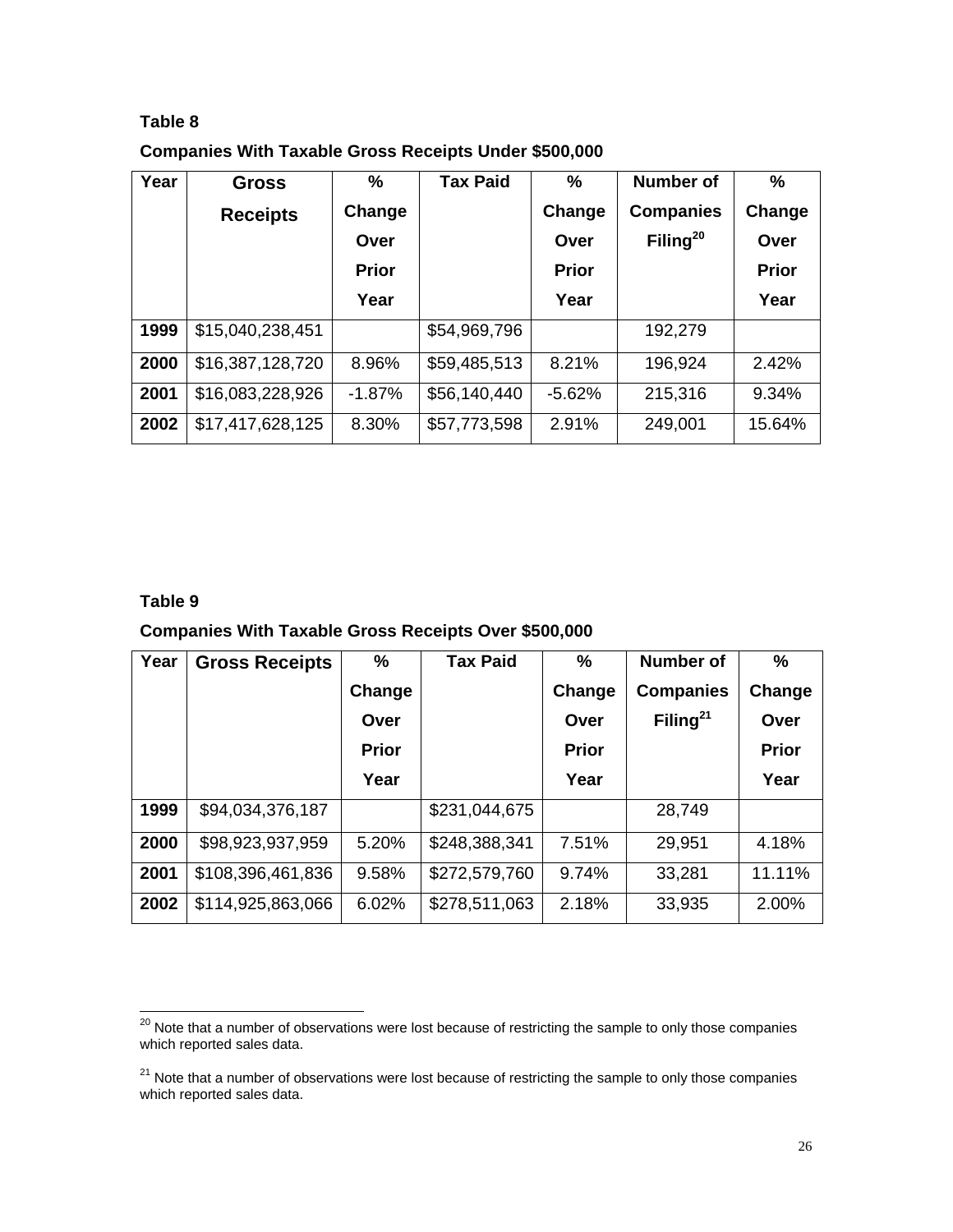# **Table 8a**

# **Companies With Taxable Gross Receipts Under \$500,000**

**Firms NOT as a Result of Discovery** 

| Year | <b>Gross</b>     | %            | <b>Tax Paid</b> | %            | <b>Number of</b>     | %            |
|------|------------------|--------------|-----------------|--------------|----------------------|--------------|
|      | <b>Receipts</b>  | Change       |                 | Change       | <b>Companies</b>     | Change       |
|      |                  | Over         |                 | Over         | Filing <sup>22</sup> | Over         |
|      |                  | <b>Prior</b> |                 | <b>Prior</b> |                      | <b>Prior</b> |
|      |                  | Year         |                 | Year         |                      | Year         |
| 1999 |                  |              |                 |              |                      |              |
|      | \$14,645,651,945 |              | \$52,762,075    |              | 186,460              |              |
| 2000 |                  |              |                 |              |                      |              |
|      | \$14,920,217,971 | 1.88%        | \$56,183,325    | 6.48%        | 186,423              | $-0.01%$     |
| 2001 |                  | 1.34%        |                 | $-9.51%$     |                      | 3.67%        |
|      | \$15,120,390,211 |              | \$51,096,932    |              | 193,262              |              |
| 2002 |                  | 5.00%        |                 | $-21%$       |                      | 8.29%        |
|      | \$15,880,253,292 |              | \$50,970,753    |              | 209,155              |              |

## **Table 9a**

# **Companies With Taxable Gross Receipts Over \$500,000**

**Firms NOT as a Result of Discovery** 

| Year | <b>Gross Receipts</b> | $\frac{9}{6}$ | <b>Tax Paid</b> | $\frac{0}{0}$ | <b>Number of</b>     | %            |
|------|-----------------------|---------------|-----------------|---------------|----------------------|--------------|
|      |                       | Change        |                 | Change        | <b>Companies</b>     | Change       |
|      |                       | Over          |                 | Over          | Filing <sup>23</sup> | Over         |
|      |                       | <b>Prior</b>  |                 | <b>Prior</b>  |                      | <b>Prior</b> |
|      |                       | Year          |                 | Year          |                      | Year         |
|      |                       |               |                 |               |                      |              |
| 1999 | \$91,604,856,248      |               | \$221,484,245   |               | 28,010               |              |
| 2000 |                       |               |                 |               |                      |              |
|      | \$97,214,141,384      | 6.55%         | \$238,987,899   | 8.15%         | 29,124               | 4.00%        |
| 2001 |                       | 8.25%         |                 | 8.79%         |                      | 4.31%        |
|      | \$105,432,421,924     |               | \$260,039,868   |               | 30,378               |              |
| 2002 | \$110,697,912,667     | 5.71%         | \$264,369,986   | 1.54%         | 31,516               | 3.75%        |

 $\overline{a}$  $22$  Note that a number of observations were lost because of restricting the sample to only those companies which reported sales data.

<sup>23</sup> Note that a number of observations were lost because of restricting the sample to only those companies which reported sales data.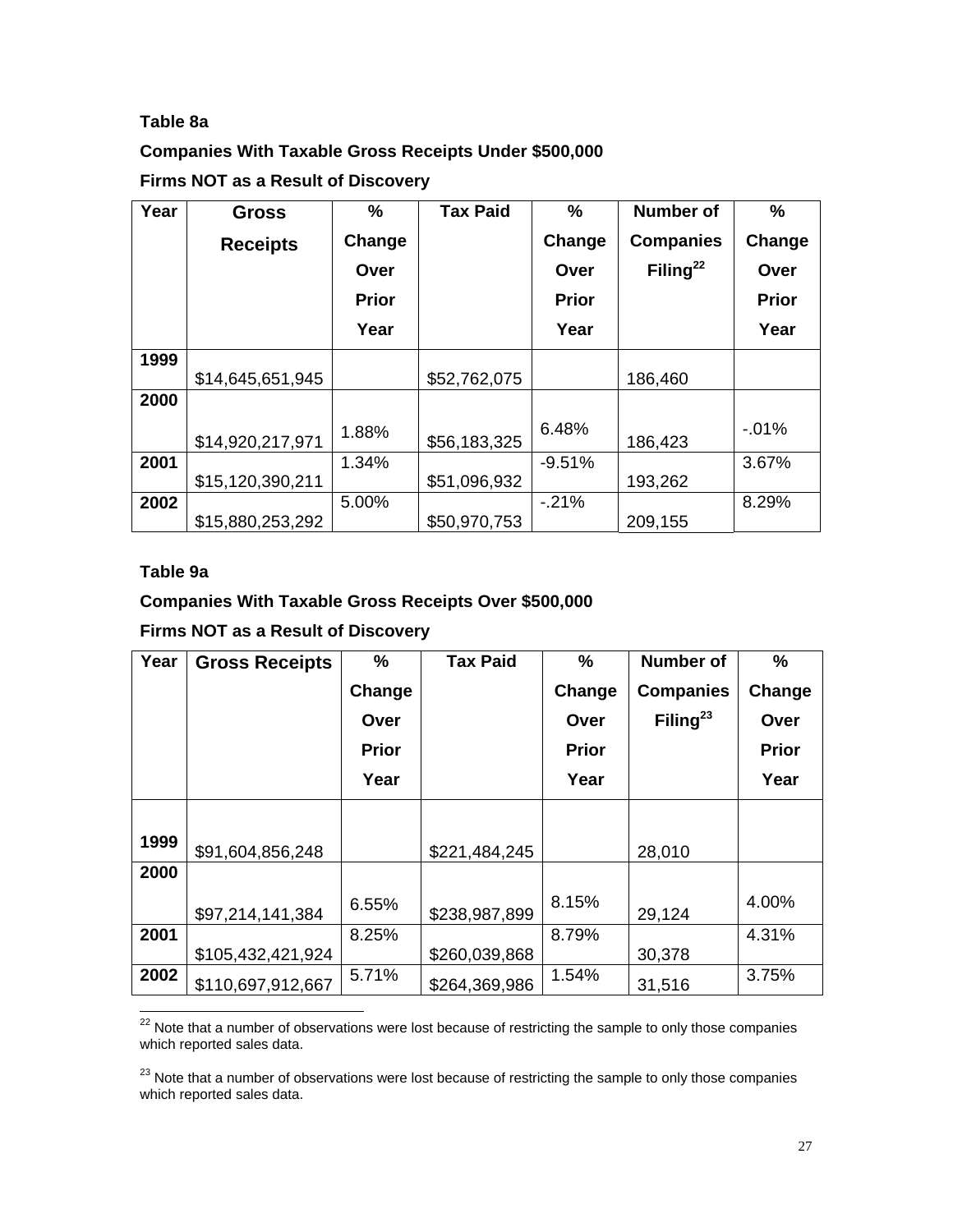**Los Angeles Companies With Sales Under \$100,000<sup>24</sup>**

| Year | Total             | % Change Over     | <b>Number of</b>      | % Change Over     |
|------|-------------------|-------------------|-----------------------|-------------------|
|      | <b>Employment</b> | <b>Prior Year</b> | <b>Establishments</b> | <b>Prior Year</b> |
| 2005 | 87,667            |                   | 63,726                |                   |
| 2006 | 97,847            | 11.61%            | 72,063                | 13.08%            |
| 2007 | 105,654           | 8.00%             | 76,386                | 6.00%             |
| 2008 | 120,034           | 13.61%            | 88,125                | 15.37%            |
| 2009 | 134,543           | 12.09%            | 98,624                | 11.91%            |

### **Table 11**

# **Los Angeles Companies With Sales Over \$100,00025**

| Year | Total             | % Change Over     | <b>Number of</b>      | % Change Over     |
|------|-------------------|-------------------|-----------------------|-------------------|
|      | <b>Employment</b> | <b>Prior Year</b> | <b>Establishments</b> | <b>Prior Year</b> |
| 2005 | 1,404,225         |                   | 135,299               |                   |
| 2006 | 1,400,613         | $-26%$            | 139,812               | 3.34%             |
| 2007 | 1,429,657         | 2.07%             | 144,159               | 3.11%             |
| 2008 | 1,414,663         | $-1.05%$          | 154,335               | 7.06%             |
| 2009 | 1,430,485         | 1.12%             | 169,501               | 9.83%             |

## **Table 12**

 $\overline{a}$ 

# **All Other California Companies (located in MSAs) With Sales Under \$100,000<sup>26</sup>**

| Year | Total             | % Change Over     | <b>Number of</b>      | % Change Over     |
|------|-------------------|-------------------|-----------------------|-------------------|
|      | <b>Employment</b> | <b>Prior Year</b> | <b>Establishments</b> | <b>Prior Year</b> |
| 2005 | 432,775           |                   | 323,122               |                   |
| 2006 | 473,863           | 9.49%             | 356,916               | 10.46%            |
| 2007 | 505,727           | 6.72%             | 372,742               | 4.43%             |
| 2008 | 561,236           | 10.98%            | 418,229               | 12.20%            |
| 2009 | 632,072           | 12.62%            | 475,594               | 13.72%            |

 $24$  Note that a number of observations were lost because of restricting the sample to only those companies which reported sales data.

 $25$  Note that a number of observations were lost because of restricting the sample to only those companies which reported sales data.

 $26$  Note that a number of observations were lost because of restricting the sample to only those companies which reported sales data.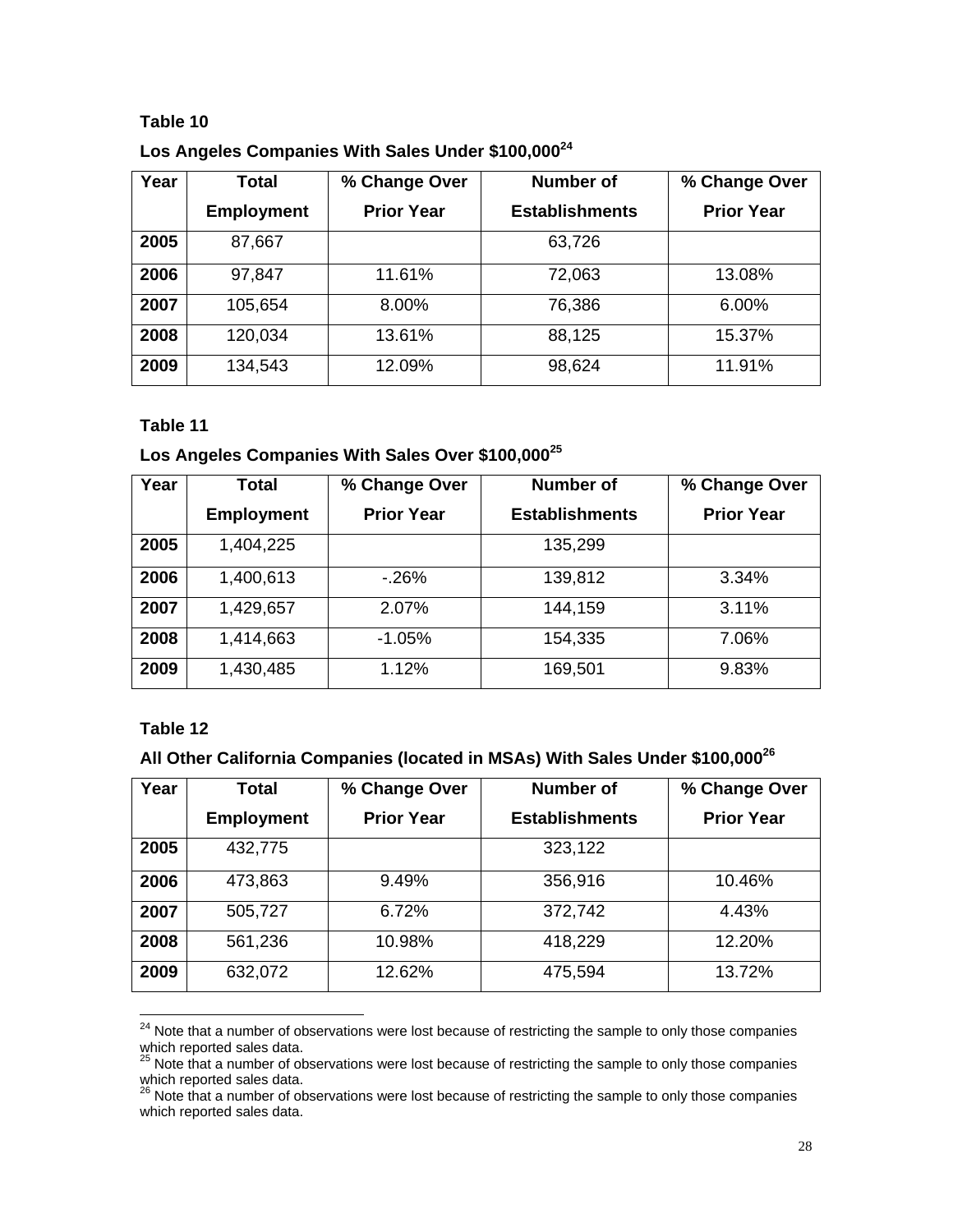|  |  | All Other California Companies (located in MSAs) With Sales Over \$100,000 <sup>27</sup> |
|--|--|------------------------------------------------------------------------------------------|
|--|--|------------------------------------------------------------------------------------------|

| Year | Total             | % Change Over     | Number of             | % Change Over     |  |
|------|-------------------|-------------------|-----------------------|-------------------|--|
|      | <b>Employment</b> | <b>Prior Year</b> | <b>Establishments</b> | <b>Prior Year</b> |  |
| 2005 | 7,310,623         |                   | 658,447               |                   |  |
| 2006 | 7,364,327         | .73%              | 680,797               | 3.39%             |  |
| 2007 | 7,378,538         | .19%              | 696,081               | 2.25%             |  |
| 2008 | 7,374,663         | $-01\%$           | 739,180               | 6.91%             |  |
| 2009 | 7,369,214         | 0.0%              | 813,959               | 10.11%            |  |

## **Table 14**

# **Companies With Gross Receipts Under \$100,000<sup>28</sup>**

| Year | Gross           | $\%$         | Tax Paid <sup>29</sup> | $\frac{9}{6}$ | <b>Number of</b> | $\%$         |
|------|-----------------|--------------|------------------------|---------------|------------------|--------------|
|      | <b>Receipts</b> | Change       |                        | Change        | <b>Companies</b> | Change       |
|      |                 | Over         |                        | Over          | Filing $30$      | Over         |
|      |                 | <b>Prior</b> |                        | <b>Prior</b>  |                  | <b>Prior</b> |
|      |                 | Year         |                        | Year          |                  | Year         |
| 2005 | \$6,434,533,390 |              | \$26,765,944           |               | 311,255          |              |
| 2006 | \$6,680,098,710 | 3.82%        | \$25,486,724           | $-4.78%$      | 330,671          | 6.23%        |
| 2007 | \$6,979,040,365 | 4.48%        | \$16,023,454           | $-37.13%$     | 336,688          | 1.82%        |
| 2008 | \$6,959,625,453 | $-28%$       | \$11,130,533           | $-30.54%$     | 326,750          | $-2.95%$     |
| 2009 | \$6,990,375,702 | .44%         | \$9,744,993            | $-12.45%$     | 317,099          | $-2.95%$     |

 $\overline{a}$  $\overline{27}$  Note that a number of observations were lost because of restricting the sample to only those companies which reported sales data.

 $^{28}$  See above note. Note also that, unlike for firms with sales under \$500k, I did not have access for firms over \$100k versus under \$100k in terms of those based on discovery versus non-discovery.

 $^{29}$  Tax paid does not include interest and penalties.<br> $^{30}$  See Note 33.